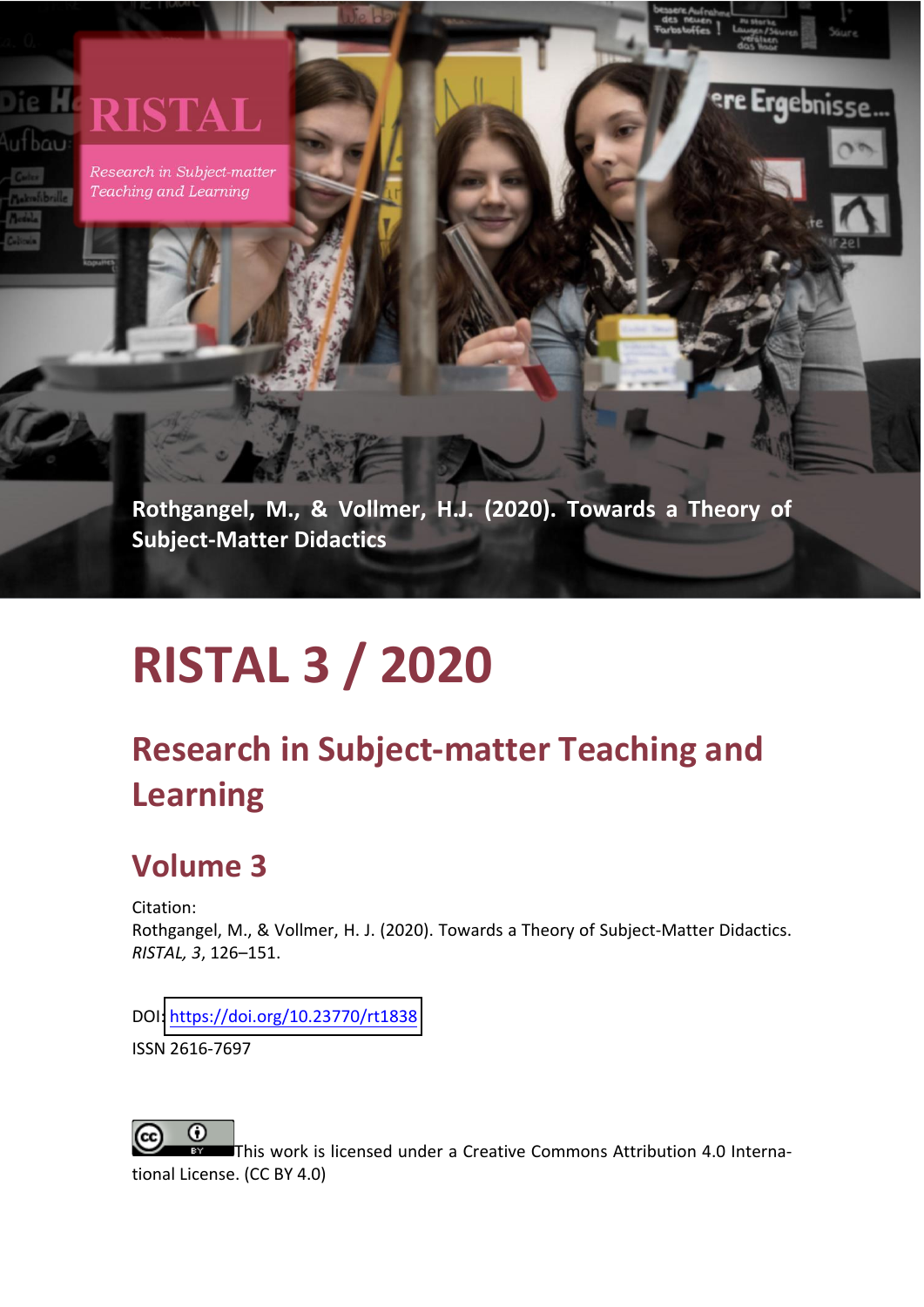# **Towards a Theory of Subject-Matter Didactics**

# *Martin Rothgangel & Helmut Johannes Vollmer*

#### Abstract

The article outlines a new scientific approach developed under the title of "General Subject Didactics". This concept is based on the existence of several scientific disciplines that can be called "subject-matter didactics" (or short: subject didactics). These are linked to certain domains like biology or mathematics and to respective school subjects.

General subject didactics can be defined as the theory of subject didactics. It observes and reflects how the individual subject didactics explore subject-specific teaching and learning. This is done both by topdown reflections and by bottom-up comparisons. 17 subject didactics in Germany are compared on the basis of six impulses, leading to new insights, e.g. on the reference sciences of subject didactics or the sources and selection of subject content.

The article develops further perspectives on the usefulness of this innovative theory as part of the philosophy of education, nationally and internationally.

#### Keywords

Subject-Matter Didactics, Subject-Specific Teaching and Learning, General Subject Didactics, Philosophy of Education, Comparative Approach

In Germany and many other parts of Europe we encounter the existence of what are called "Fachdidaktiken" ("subject-matter didactics" or short: "subject didactics") as academic disciplines which are responsible for the research and development of subjectspecific teaching and learning within school and beyond<sup>1</sup>. There are more than 25 different subject didactics (at least in Germany) such as "Biology didactics" or "Mathematics didactics" (German: "Mathematikdidaktik"). The latter term is often translated into English as "mathematics education". This is potentially misleading as it can be confused with the *practice* of mathematical teaching and learning in the classroom. The concept has therefore been extended by many scholars to "mathematics education research" accordingly. In Europe, however, except in the UK so far, we would mainly refer to the scientific study of a content area such as mathematics (corresponding to a school subject) as "didactics", not didactics in general (as a general approach), but as "subject-specific didactics", in this case "Mathematics didactics"<sup>2</sup> .

<sup>&</sup>lt;sup>1</sup> We are grateful to our colleagues Horst Bayrhuber, Volker Frederking and Werner Jank for their helpful comments and suggestions.

<sup>&</sup>lt;sup>2</sup> In certain parts of Europe like Scandinavia the term "disciplinary didactics" is preferred by some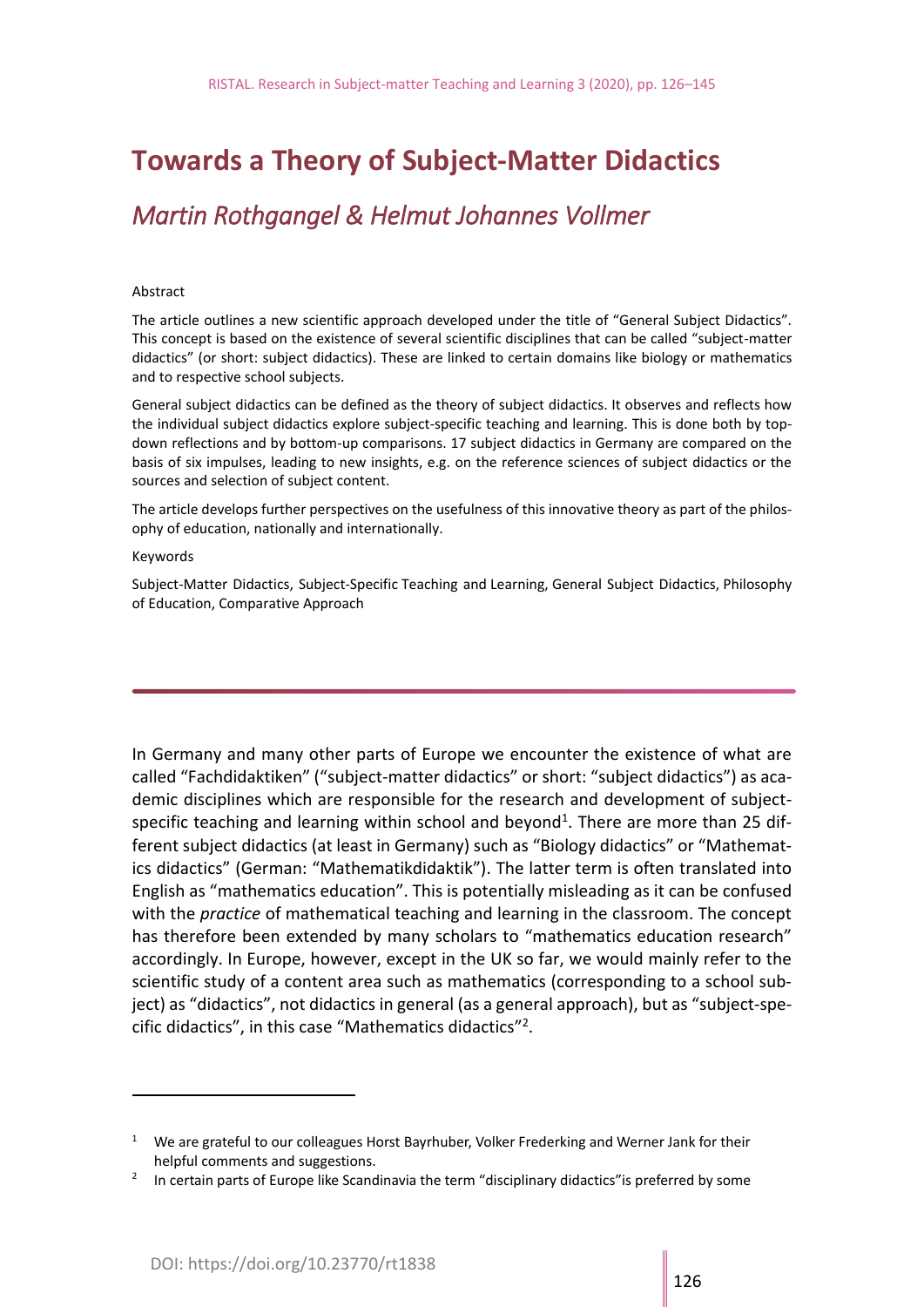Since this article deals with the "theory of subject-matter didactics" across all individual subject didactics in existence, we first have to define the central notion of "subject-matter didactics" in yet more detail, because the research of subject-specific learning and teaching is structured and named differently in different parts of the world. At the same time we have to distinguish this approach from that of didactics in general ("Didaktik" or "Allgemeine Didaktik"), as it is called in Germany, which looks back on a long-standing tradition, but has been in a "crisis" for some time, according to its own self-perception (Meyer, Prenzel & Hellekamps 2009).

# 1 "Subject-Matter Didactics" and "Didactics" – International Perspectives on multi-faceted terms

The term 'Subject-Matter Didactics' and the different individual content- or subject-specific didactic research areas such as Biology didactics, Mathematics didactics or Geography didactics are well established within many parts of Europe: they have been strongly reinforced and developed over the last two or three decades, as e.g. the significant quantitative and qualitative increase in empirical studies shows (Rothgangel 2020, 528- 530; Schomaker & Tänzer 2020; Schreiber & Hasberg 2020). They deal with the What (the relevant content or subject-matter), the Why (the goals and their legitimation) and the How (the specific methods appropriate and successful) of subject-specific teaching and learning above all in school, but also outside the school context, e.g. in museums, in enterprises or the public media. The individual subject didactics thus describe, analyze and theorize subject-specific teaching and learning in all its forms including the relevant societal as well as anthropological conditions.

The more general concept of "*Didaktik*" (as the German term reads) has a long-standing history which has been called "the German Didaktik tradition" by some international scholars like Westbury, Hopmann & Riquarts 2000 or Deng 2018, for example. Didactics does not really deal with subject-specific issues in-depth, but rather uses these to exemplify general principles or relationships within the triangle consisting of "teacher", "learner" and "content" or "individual", "school" and "society". Nevertheless, there are many different theoretical approaches for modelling teaching and learning in school as such, two of which are more prominent (at least in Germany), namely an approach modelled on the basis of a particular learning theory (Heimann, Otto & Schulz, 1965/1979), and secondly, an approach based on the importance of relevant "problems" to be dealt with in school and the centrality of "Bildung" (as a personality oriented education) (Klafki 1994, cf. Hopmann 2000).

Interestingly enough, the terms "*Didactics*" and *"Subject Didactics"* are widespread within Europe (except in the UK<sup>3</sup>): not only in Germany (cf. Terhart 2009, Meyer 2012, Vollmer 2007), but, for example, also in France (cf. Brousseau 2002, Chevallard 2007,

scholars.

 $3$  In the UK the term "subject didactics" appeared in connection with a project of the European Union on the "Capabilities approach in Geography Education" (GeoCapabilities 2016; see also Lambert 2014).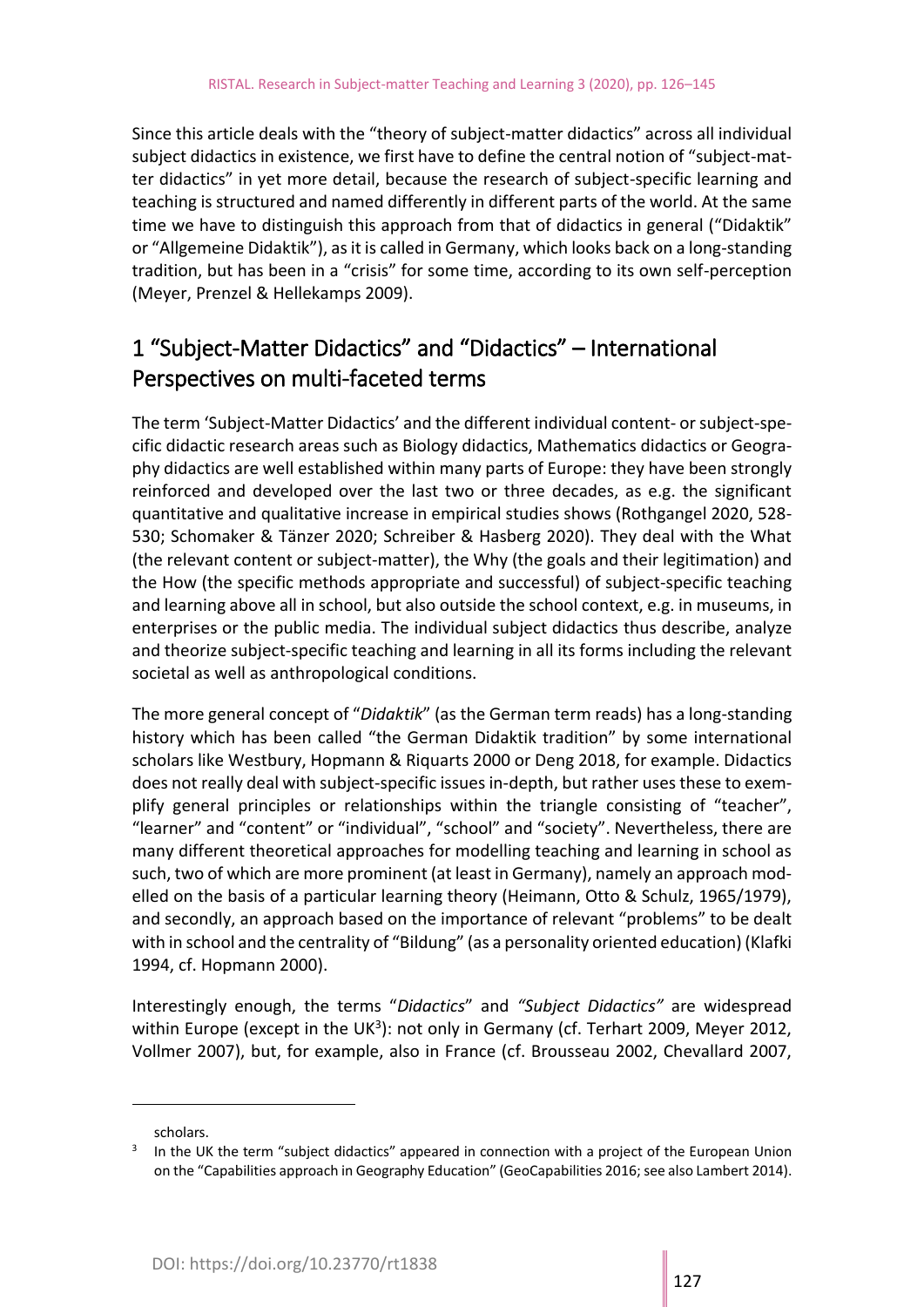2010, Ligozat et al. 2014, Sensevey 2011, 2012)<sup>4</sup> or in Switzerland (cf. Schneuwly 2011; Dorier, Leutenegger & Schneuwly 2013), in Russia (Rakhkochkine 2011), in Poland (Konieczka-Śliwińska 2016), in the Czeck Republic (Vondrova 2019) and in large parts of Scandinavia (cf. Klette 2007, Gundem 1992, 2008, Kasanen 1995). Here some scholars even use the original German notion "*Didaktik*" in their research (like Uljens 2009 or Kasanen & Pepin 2005) or they speak more of "disciplinary" (instead of "subjectmattter") didactics nowadays (Krogh, Qvortrup & Graf, to appear). In Italy, Spain or Portugal the terms "didattica" or "didáctica/didácticos" respectively are known and used, but it remains a task for future research to find out what kind of theoretical or empirical studies exist in the different subject-matter didactics.

The attempts to identify and overcome fragmentation and to find common ground for a joint European research perspective in this area are strong and well under way, which is exemplified by research networks such as EARLI (European Association of Research on Learning and Instruction) or others within the European Educational Research Association (EERA) with its annual European Conferences on Educational Research (ECER), especially Network 27: "Didactics – Learning and Teaching" (cf. Hudson & Meyer 2011; Ligozat & Almquist 2018b and the many individual publications resulting from that project including attempts to stretch out for a new debate with the rest of the world, namely North America; cf. Krogh, Qvartrup & Graf in print; Ligozat, Almqvist, Klette & Rakhkochkine to appear).

Against the background of a such a wide understanding and spreading of didactics and subject didactics in many European countries, one has to acknowledge that in the UK and most of the (other) Anglophone research communities, but also in the Netherlands, for example, a different meaning of didactics and of didactic thinking or action prevails: the term itself is hardly used there at all, and if so it relates to "teaching methods" only (often with a pejorative connotation as relating to low level learning, to pure instruction or the transmission mode of teaching, according to both the Oxford and the Longman dictionary). This narrow view of didactical or didactics in the Anglo-Saxon world might be slowly changing, however (cf. the latest edition of the *London Review of Education*, Volume 17). In the following we will refer to the dominant European discourse on Didaktik/didactics and subject didactics and base ourselves on the wider use of this term and its meaning.<sup>5</sup>

As previously indicated, the term subject didactics itself is not a genuine concept of the English language; it does not denote a specific theoretical understanding or express semantically what is understood by it or associated with it beyond the Anglo-Saxon (language) space (cf. Westbury 2000, Hopmann 2007). Yet we need a term for the international exchange and communication on the topic and the many issues related to it. So

<sup>4</sup> In France, we have to distinguish between the descriptive terms "la didactique/les didactiques disciplinaire(s)" and the specific theoretical notion of "Le didacticque" as a collective concept.

<sup>&</sup>lt;sup>5</sup> From here on we will be using the Anglicized form "didactics" and "subject didactics" which are more and more prominent and wide-spread for cross-cultural communication on the topic, at least within Europe, instead of the German labels "Didaktik/Fachdidaktik".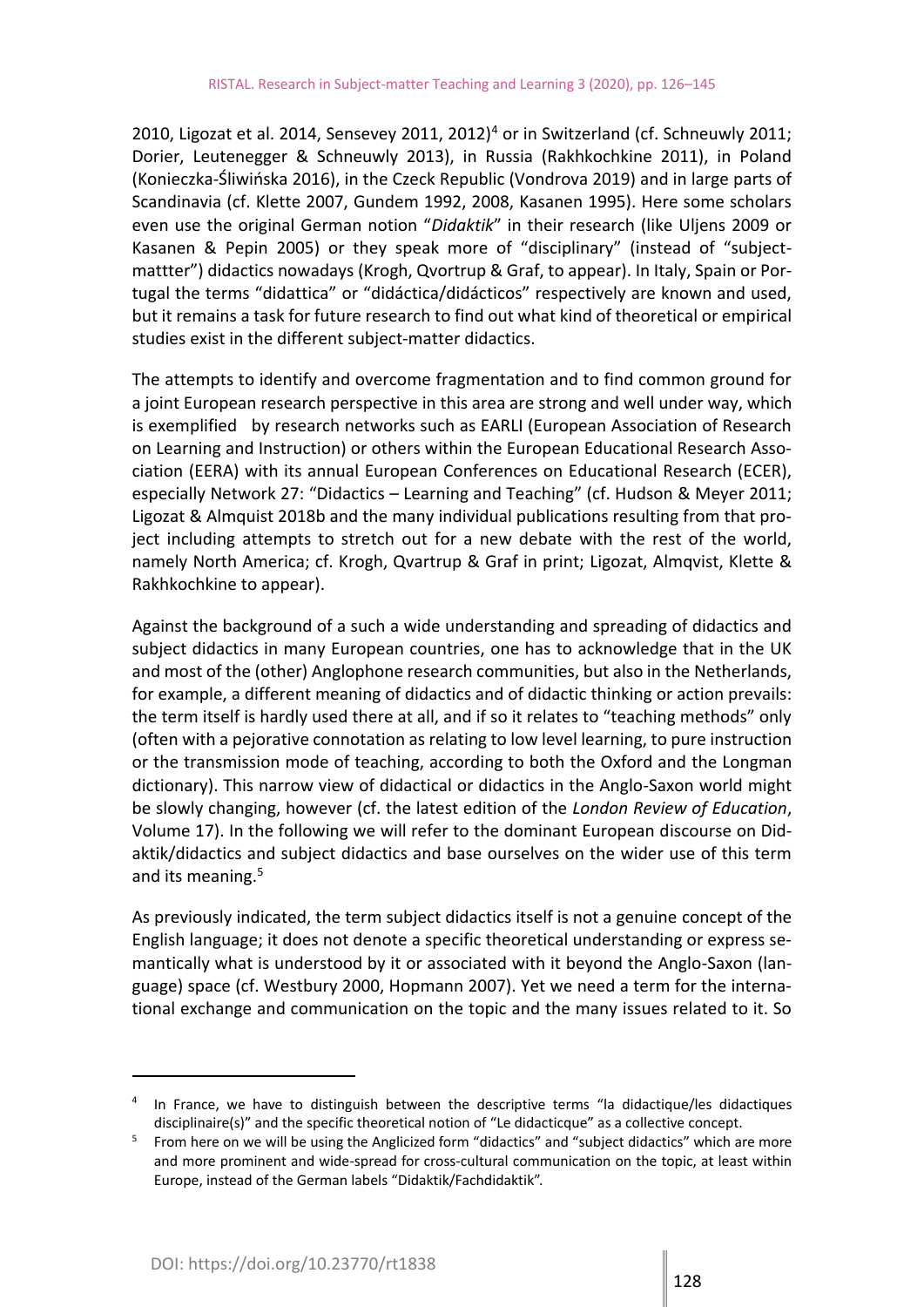"subject(-matter) didactics" is a first attempt to translate the German term "Fachdidaktik" into English as a means of facilitating scientific communication world-wide, using English as a "lingua franca": it is a linguistic paraphrase for what is usually thought of differently within the Anglo-Saxon communities, namely a theory of teaching and learning in different content areas. Most likely, among English-speaking scholars, the notion "didactic" does not contain the notion of goal setting, the selection of teachable content along plausible or scientific criteria or the evaluation of results and achievements, measured against personal aims, collective expectations or societal demands. Lee Shulman's notion of "Pedagogical Content Knowledge" (PCK) comes closest to the meaning of subject didactics, but as much as it tries to bring content, pedagogical considerations and teaching methods together as a central knowledge area in the mind of a teacher, it does not capture enough of the interactive nature of planning, teaching, learning and evaluation process along defined goals and areas of subject-based knowledge building (cf. Vollmer & Klette, to appear).

After these necessary terminological considerations, which are linguistic as well as theoretical in nature, we would like to go one step further and present the notion of a general subject didactics (GSP; "Allgemeine Fachdidaktik" in German). This concept arose out of the need to compare and generalize different subject didactics as to their structures, research procedures, practices and theoretical insights, in an effort to formulate what is common to them and what their distinctive differences are. Thus GSP can be defined shortly as a *Theory of Subject Didactics*: looking at the different individual subject-matter didactics from a higher level of observation and bringing them together under theoretical perspectives – without losing sight of given distinctions.

## 2 General Subject Didactics: Concept, Development, Methodological Procedures

Within Germany the research approach called General Subject Didactics (*Allgemeine Fachdidaktik*) has developed and established itself in the last ten years within the context of the "Association for Fachdidaktik" (*Gesellschaft für Fachdidaktik*, GFD), the umbrella organization for all the individually specified subject-matter didactics (with 27 members so far). This approach was developed and introduced through the efforts of a research group consisting of six scholars from five different subject didactic backgrounds: Biology Didactics (Horst Bayrhuber), German Didactics (Ulf Abraham, Volker Frederking), English Didactics (Helmut Johannes Vollmer), Music Didactics (Werner Jank) and Didactics of Religious Education (Martin Rothgangel). They tried to reflect on the achievements and the deficits of the individual didactic disciplines, on their commonalities and differences and on ways of modelling the results of these empirical and theoretical studies. In spite of the fact that GSD is a fairly young scientific theory, there are already two major book publications on the market (Bayrhuber et al. 2017 and Rothgangel et al. 2020) alongside a number of contributions in article form describing and explaining the approach (e.g. Bayrhuber et al. 2018; Frederking & Rothgangel 2019), some of which are available in English (e.g. Vollmer 2014) or French (Vollmer 2013).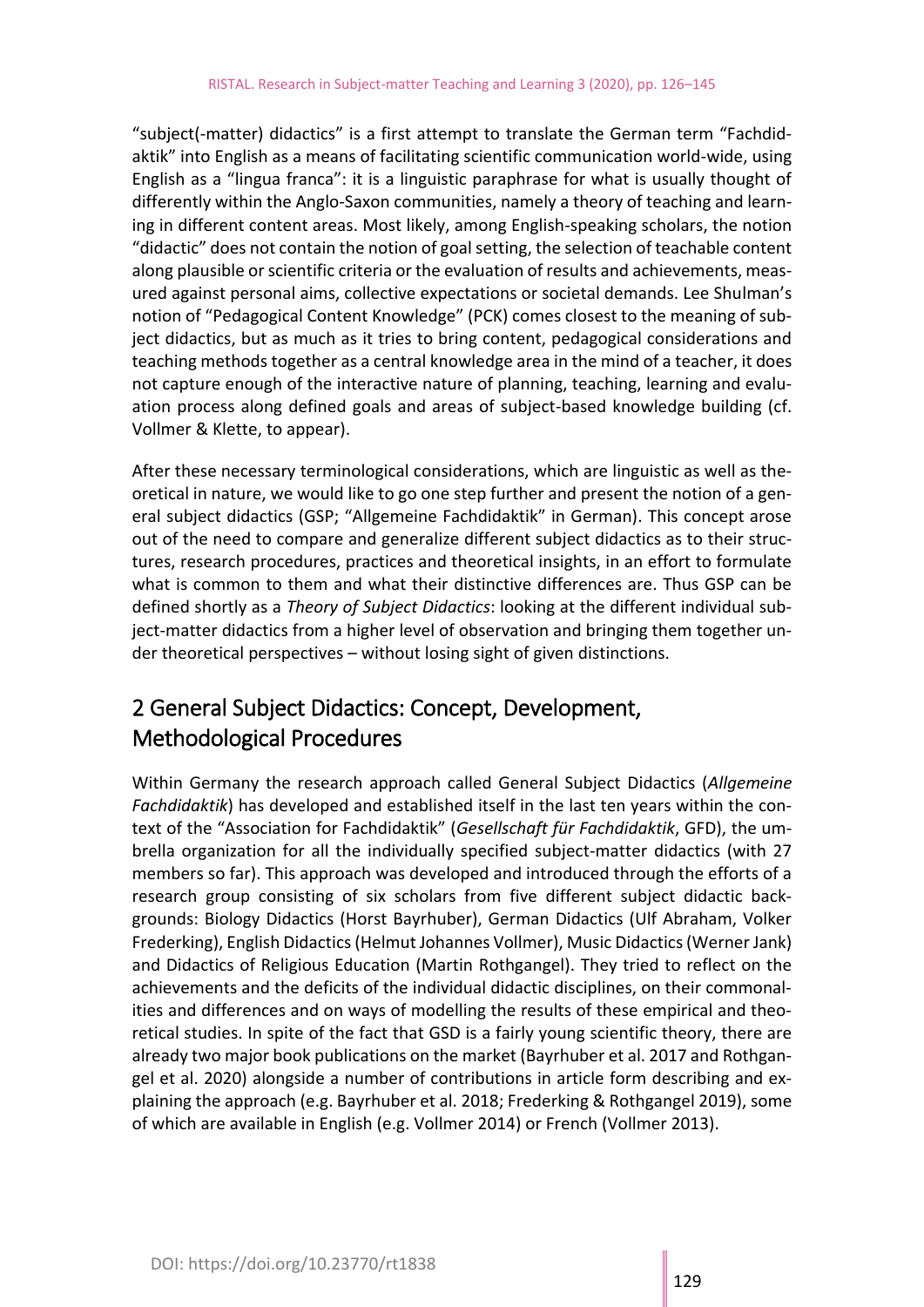The observation that the bulk of more recent research within the various subject didactics was no longer being processed concretely or taken into account by scholars of didactics, was one of the reasons for the establishment of General Subject Didactics. In that sense GSD assumes a task that was or is insufficiently performed by didactics as a branch of education research (but cf. Meyer 2016). The word 'general' within the term General Subject Didactics refers to the act of comparing and generalizing the subjectspecific findings and theories of the many different subject didactics themselves, while taking their subject-related peculiarities into account as well (Rothgangel 2020c). General Subject Didactics thus follows a logic that maps the interplay of top-down reflections and bottom-up analyses, focusing on learning (and teaching) within and beyond the different school subjects and on the specific theories about subject-based learning that one or the other subject didactics had already developed about it (Rothgangel & Vollmer 2017).

Our first publication of 2017 (Volume 1 of "Allgemeine Fachdidaktik"), for example, contained a number of top-down reflections on the following topics: "Allgemeine Fachdidaktik im Spannungsfeld von Fachdidaktiken und Allgemeiner Didaktik" [Relationship between Subject Didactics and Didactics in general] (Rothgangel 2017a), "Allgemeine Fachdidaktik im Spannungsfeld von Fachwissenschaft und Fachdidaktik als Modellierungswissenschaft" [Relationship between Academic Disciplines and Subject Didactics as a modelling science] (Bayrhuber 2017) and "Allgemeine Fachdidaktik -Metatheorie und Metawissenschaft der Fachdidaktiken" [GSD – Metatheory and Meta-Science of Individual Subject Didactics] (Frederking 2017).

Regarding these theoretical reflections, the philosophy of science by Niklas Luhmann (1992) has proven helpful, particularly his distinction between three levels of observation (Luhmann 1992, esp. pp. 274, 508–512; cf. Rothgangel 2014, 2017a). Applied to the topic of subject didactics, the three levels can be understood as follows:

- first order observations are, for example, (self-)observations of teachers and pupils in subject-specific teaching and learning processes,
- second order observations are, for example, systematic observations within subject didactics, in which the observations of different teachers and pupils in subjectspecific teaching and learning processes are observed and researched on their part,
- third order observations are, for example, research on the level of General Subject Didactics, where the observation is now directed towards the respective research and theory-building as done within different subject didactics, reconstructing how they arrive at that their results through observing the subject-specific teaching and learning processes taking place in the classroom.

These different levels of observation according to Luhmann and then applied to Subject Didactics can be illustrated as follows (see Figure 1):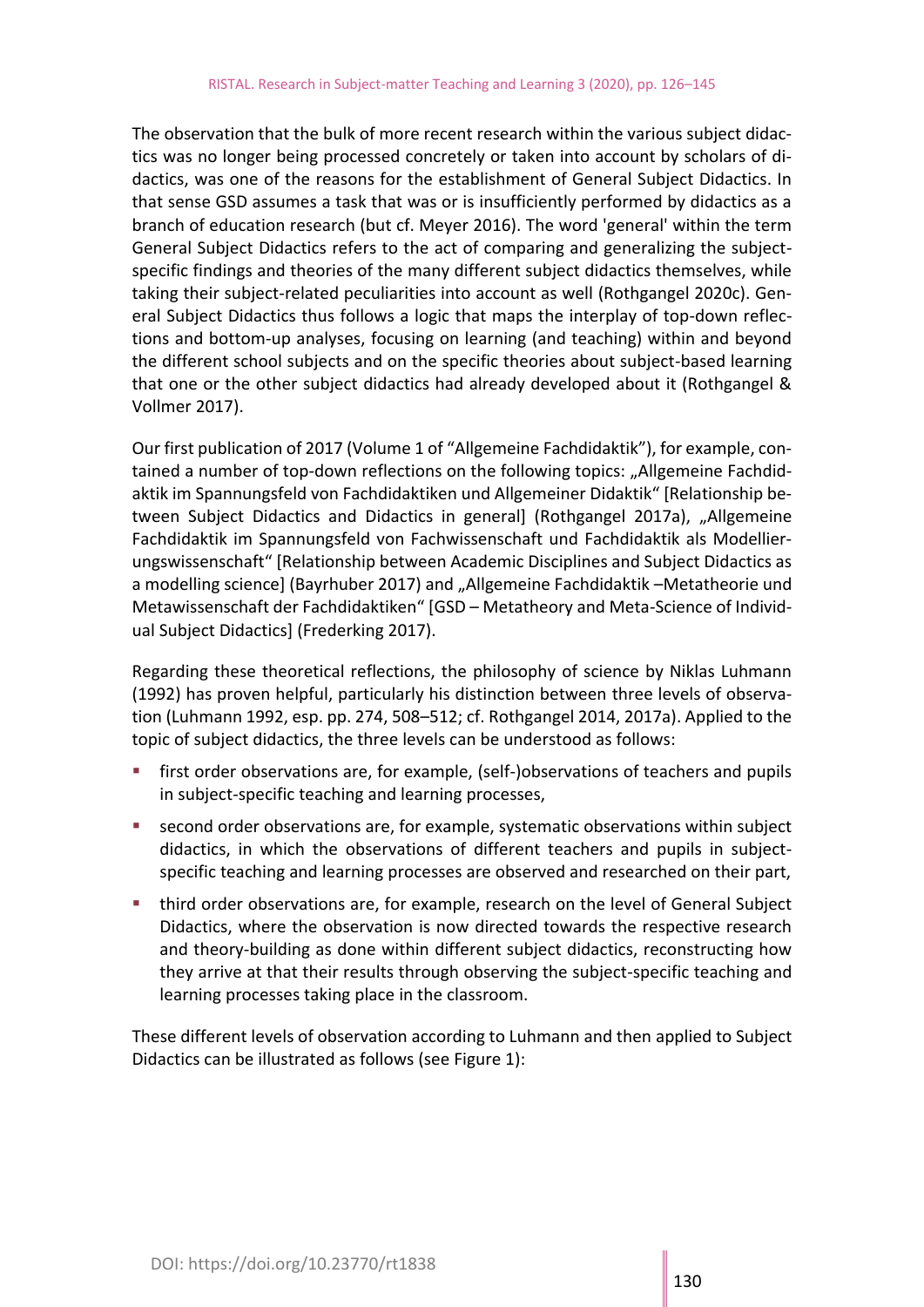| Luhmann<br>(1992)                    | Observers on the first<br>level observe some-<br>thing or someone                                    | Observers on the second<br>level observe observers<br>on the first level and<br>their observations           | Observers on the third<br>level observe observers on<br>the second level and their<br>observations                               |
|--------------------------------------|------------------------------------------------------------------------------------------------------|--------------------------------------------------------------------------------------------------------------|----------------------------------------------------------------------------------------------------------------------------------|
| Applied to<br>Subject Di-<br>dactics | Subject-matter teach-<br>ing and learning<br>(first order observa-<br>tions: Subject Educa-<br>tion) | Theories of subject-mat-<br>ter teaching and learning<br>(second order observa-<br>tions: Subject Didactics) | Metatheories of subject-<br>matter teaching and learn-<br>ing<br>(third order observations:<br><b>General Subject Didactics)</b> |

**Fig. 1: General Subject Didactics in view of Luhmann (1992)**; cf. Rothgangel 2020a, p. 19.

As to the second layer of Figure 1 (application to subject didactics), the three different levels involved can be paraphrased in a simplified way, they are: 1) subject-specific teaching and learning within the classroom on the one hand, 2) the theories developed by subject didactics about these on the other hand and finally 3) the theories produced by general subject didactics about the existing subject-didactic theories. Their hierarchical structure can be shown in an illustrative diagram (see Figure 2):

| <b>General Subject Didactics</b><br>as Theory of Subject Didactics                            |  |  |
|-----------------------------------------------------------------------------------------------|--|--|
| <b>Subject Didactics</b><br>as Theories of Subject-Specific Teaching, Learning, and Education |  |  |
| Subject-Specific Teaching, Learning, and Education                                            |  |  |

**Fig. 2: Three levels of didactic activities** (from the classroom to general subject didactics)

Concurrently with the theoretical approaches mentioned above, empirical bottom-up analyses in comparing the different subject didactics also formed the second, equally important basis for developing GSD as a generalized theory of subject didactics from the start. Volume 1 of "Allgemeine Fachdidaktik" therefore already included this second research approach as a complementary avenue: it compared the five different subject didactics represented through the members of the work group by using the Grounded Theory as a qualitative research method in which comparison plays a fundamental role (Rothgangel 2017b; Strauss & Corbin 1996).

At a later stage, we continued with this bottom-up approach and extended it in order to gain more specific information. Accordingly, the following three topical areas and the six impulses listed were used for self-reports and comparative analysis of the different subject didactics (cf. Rothgangel 2020a, p. 15-16):

Historically significant contexts, developments in the subject and its related subject didactics

- *1. History and defining of the subject-matter*
- *2. Origins and development of the specific subject didactics*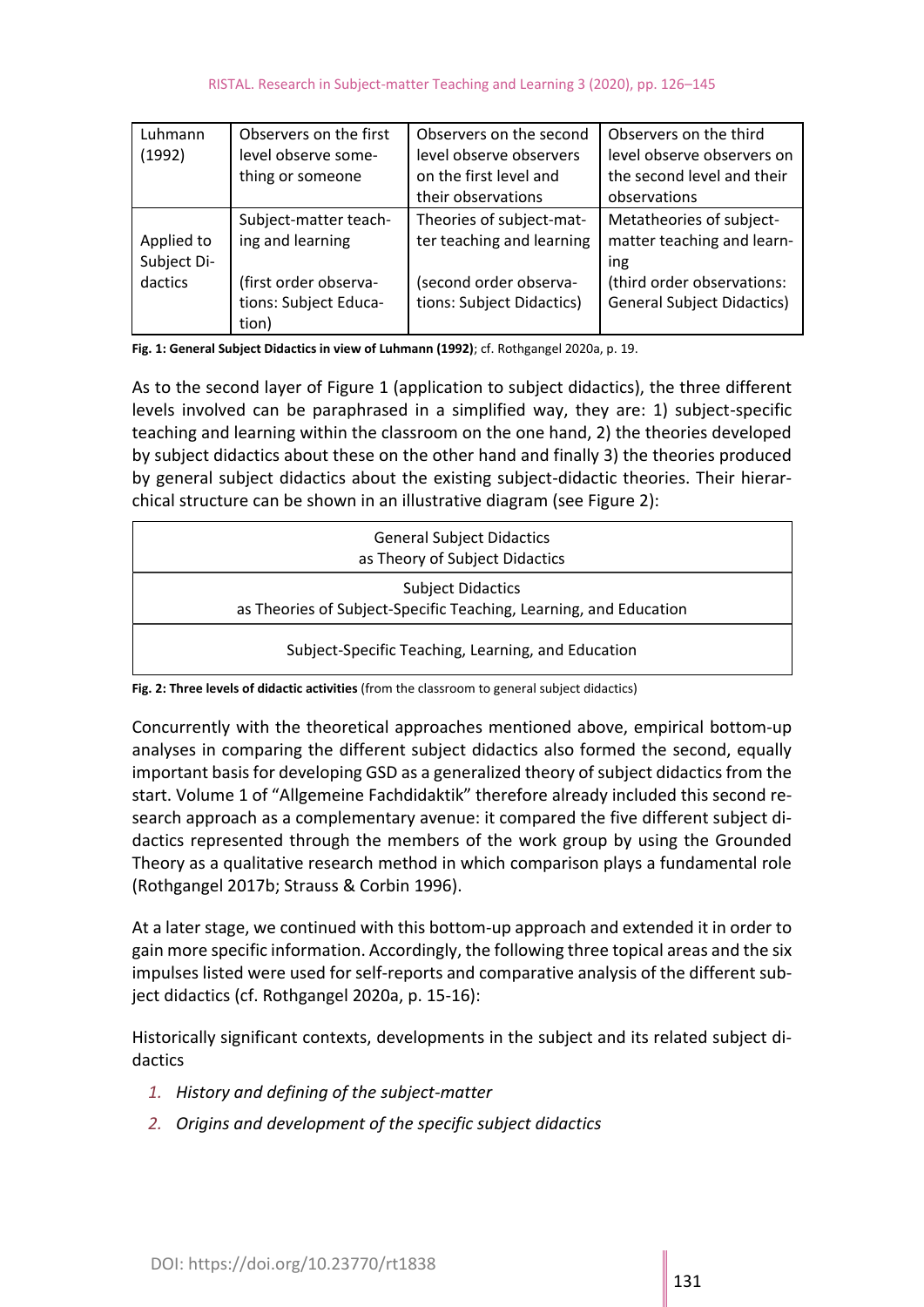Learning within the subject and its scientific study

- *3. Goals, content and competences of the subject*
- *4. Perspectives of didactic research and development*

Learning beyond the subject area and researching it

- *5. Linking content across subjects and generalising subject-specific competences*
- 6. *Networking research* in subject-matter didactics

Ultimately, the six impulses related thematically to the three main areas of investigation in Volume 1, but these were now further differentiated in order to capture more of the specifics of each school subject and of the respective subject didactics. So the subjectspecific self-reporting had to focus on subject-matter issues on the one hand (impulse no 1, 3 and 5) and on research within the corresponding subject didactics on the other hand (impulse no 2, 4 and 6). These reports were produced by key representatives of the respective subject didactics themselves; the resulting text corpus was then analysed in-depth, providing the data base for Volume 2 as well as for this article. The method of analysis was again the Grounded Theory, in particular open and axial coding.<sup>6</sup>

It should be noted at this point that the impulses listed were deliberately limited in scope. They were chosen in a selective, exemplary manner so as to highlight some important sections of the various subject didactics and the discussions and work done within these areas. In this way, a basis for comparison was formed which was manageable overall in size – independent of possible extensions in the scope of issues to be included for later comparisons which are already planned for and will follow. At the same time, Volume 2 also expanded the number of subject didactics involved, so that a total of 17 subject-specific texts were produced: they came from Biology Didactics, German Didactics, English Didactics, Music Didactics, Didactics of Religious Education, Chemistry Didactics, Geography Didactics, History Didactics, Computer Science Didactics, Art Didactics, Mathematics Didactics, Physics Didactics, Didactics of Political Education, Didactics of Elementary Science and Environmental Studies<sup>7</sup>, Sports Didactics, Technology Didactics and from Economics Didactics. These formed the basis for the current comparison.

The following presentation of some selected results from this comparison illustrates the strength and productivity of a bottom-up analysis and shows how subject didactics operate within themselves and across disciplines which otherwise could not be accessed easily, if at all. This analysis was done again by using the Grounded Theory, as already applied in Volume 1 of GSD and now with more depth and precision in Volume 2. From

The concrete methodical procedures cannot be outlined here in detail for reasons of space; but see the basic descriptions of procedures in Rothgangel & Saup 2017 and Hermisson & Rothgangel 2020.

 $7$  This school subject is called "Sachunterricht" in German and is particularly difficult to render in English, since it is a fairly new and highly integrated area of study in primary school, anchored in a holistic view on local conditions and experiences which are transformed into a scientific understanding of the world. In addition, it is a very culture-sensitive subject.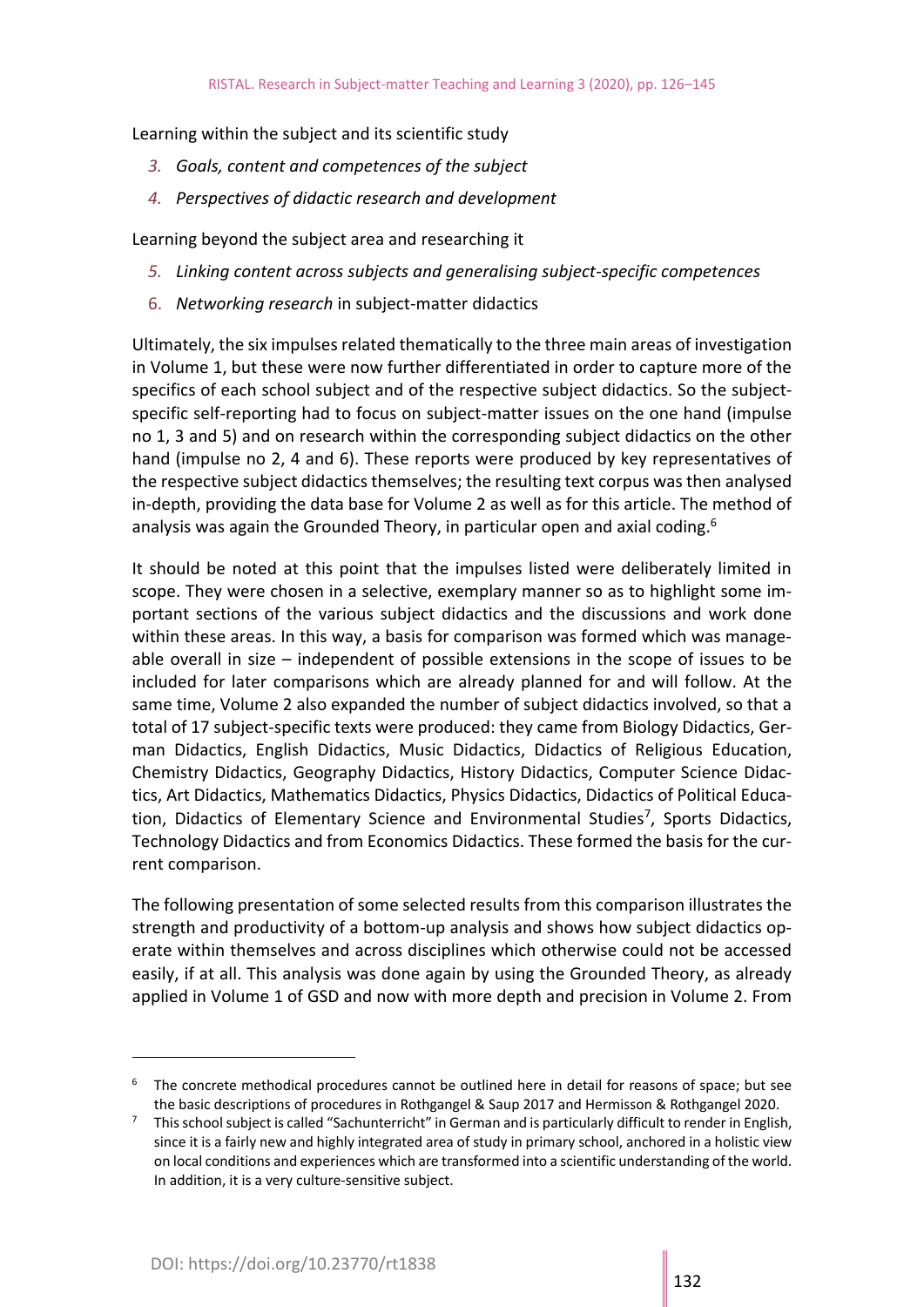a methodological point of view, it should be noted, however, that the Grounded Theory is only one method of comparison among others in terms of bottom-up procedures available.

### 3 Comparison of Individual Subject Didactics: Selected Results

The selected results presented in this article are summaries from the comparative research described in German, based on the impulses 2, 3, 4 and 6, as mentioned above (for details see Rothgangel 2020b). The four sections following are intended to illustrate the procedures taken and the quality of findings gained and thus to underline the powerful potential of comparisons for subject didactic theory-building as such.

#### *3.1 Development and Establishment of Subject Didactics*

A comparison of the 17 texts shows first of all that subject didactics essentially originated under very diverse historical circumstances, namely between the era of Enlightenment (e.g. Didactics of Religious Education, cf. Riegel & Rothgangel 2020) and the 1990s of last century on the other side (Computer Science Didactics, cf. Magenheim & Romeike 2020). The process of establishment took place step by step and it was typically marked by such events as the first systematic appearance of didactic publication(s) (in English Didactics, cf. Vollmer & Vogt 2020) or with the founding and institutionalization of a first professorship (in Mathematics Didactics, cf. Reiss et al. 2020).

In addition, three factors could be identified, which had a positive effect on the development and establishment of subject didactics (see Rothgangel 2020b, p. 491-494): First, specific conditions in time (e.g. Enlightenment, turn of the century around 1900, Sputnik shock and the 1970s as a decade of reform), secondly, certain favourable institutional circumstances (establishment of subject didactics at universities, founding of subject didactic associations, founding of the Institute for the Pedagogy of Natural Sciences, IPN, in Kiel) and thirdly the influence of important persons (e.g. Wilhelm Viëtor for foreign language didactics, cf. Vollmer & Vogt 2020; Leo Kestenberg for music didactics, cf. Jank, Knigge & Niessen 2020; Johann Amos Comenius for various subject didactics).

The outstanding importance of Johann Amos Comenius (1592-1670) should be underlined once more. The fact that Comenius is explicitly mentioned in the historical reviews of the Didactics of Biology, Chemistry, Art, Physics as well as in the Didactics of Elementary Science and Environmental Studies (German: "Sachunterrichtsdidaktik") is one of the remarkable findings of these comparative analyses (Rothgangel 2020b, p. 493-494). The significance of Comenius for chemistry didactics, for example, is explained in the following words: "More than anyone else J. A. Comenius has influenced many generations with his work, in which he dealt with the process of teaching and learning about the natural sciences in a very nuanced way". (Parchmann & Ralle 2020, p. 55) But Comenius is also appreciated outside the natural sciences, as evidenced in this statement from the field of Art Didactics: "Beginning with Johann Amos Comenius in the 17th century pedagogical considerations occur which link the act of drawing with the development of imagination, with the senses and the memory and which consider it at the same time as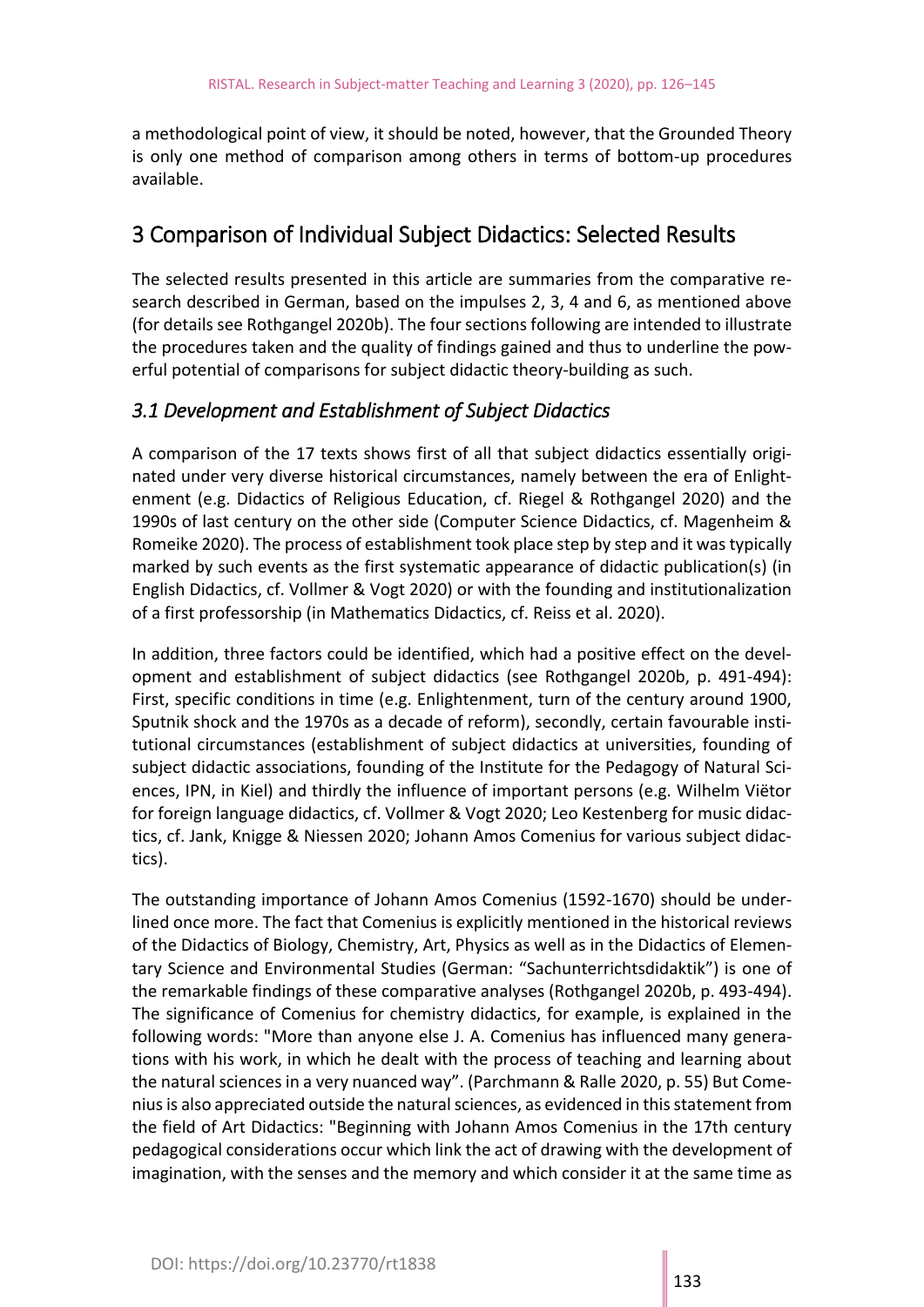preparation for writing" (Kirchner 2020, p. 208). As this illustrates, Comenius can thus be described not only as the 'founding father of didactics' (Meyer 2016, p. 57), but also as the *'founding father of subject didactics*' (Rothgangel 2020b, p. 493), since he provided important impulses for the various didactic fields or disciplines. In this respect, future historical didactic research could look for more and other early traces of educative, subject-specific thinking or reflections about personal or practical "Bildung". And in doing so they could further pursue the question of the relationship between (general) didactics and subject didactic considerations, not only in the work of Comenius, but also in that of others.

#### *3.2 Content of the School Subject: Sources and selection*

The analysis of the five school subjects in Volume 1 has already revealed the following four sources for choosing subject-specific content: Academic disciplines, subject-matter practices, societal demands and requirements and anthropological aspects. It was by no means self-evident that this result would be confirmed in principle by Volume 2 (with slight modifications only), yet this is exactly what happened: so the following four sources of content selection for subject-specific teaching and learning emerged again from the comparison of the 17 subject descriptions (Rothgangel 2020b, p. 506-509):

- Academic disciplines (e.g. literary analysis in German as a mother-tongue; cultural studies in foreign languages),
- **•** Practices in the subject-matter area (e.g. reading and writing in German or other languages, religious rituals in religion, activities in music or sports),
- Subject-related societal, cultural and every-day life contexts (e.g. religious individualisation and pluralisation in religion, pop culture based on the use of English),
- **EXECT-RETER INTERS In Subject-related anthropological aspects (e.g. identity issues in religion or foreign** language learning).

It should be added, however, that these four sources are by no means equally important for all the subject didactics or equally distributed among them. Rather, as documented in the different contributions of Volume 2, the subjects accentuate and weigh these four sources unevenly, certain aspects or considerations lead to distinct decisions within individual subject didactics. For example, referring to the respective academic disciplines has a very different relevance for Physics Didactics than for Computer Science Didactics, as will be illustrated under Impulse 6 in more detail. In some cases subject didactics has to make up for a certain missing academic content and provide those areas of knowledge itself (e.g. Vollmer 2017b, p. 103).

In contrast to the previous point, where the results of 2017 and 2020 were very similar, the analysis of other issues such as the selection of content led to more nuanced findings, when looking at the texts of the 17 subject didactics studied, in comparison to the evaluation of only five subjects in Volume 1 (see Rothgangel 2020b, p. 509-512): The interesting result then was the insight that the selection and structuring of content can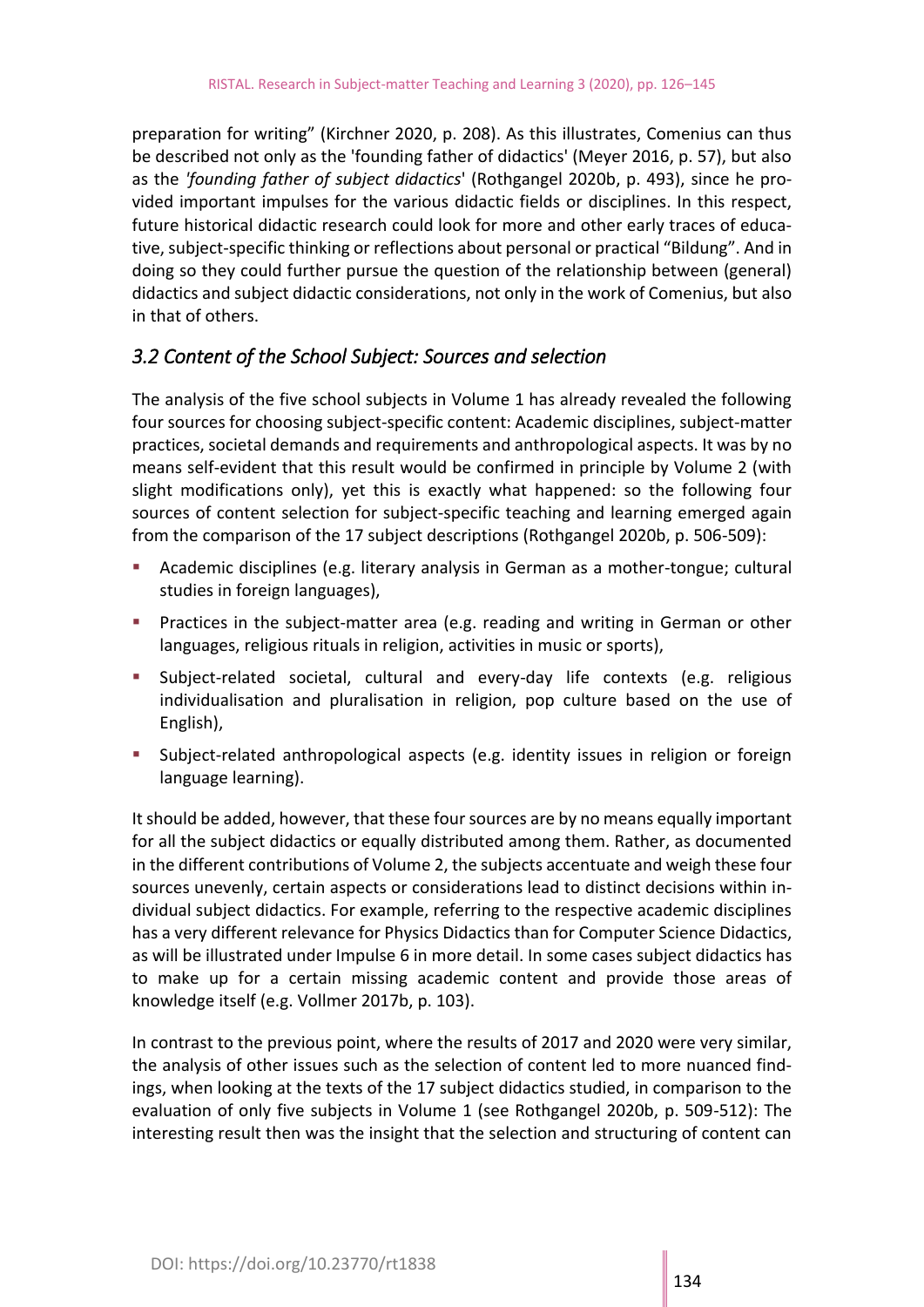focus on either the academic discipline (example Biology) or on practices within the subject (example Music) or on both at the same time (academic disciplines as well as common practices like (hand) writing in German as a mother-tongue, for example) (Rothgangel 2017b, p. 140). With the addition of further subjects and subject didactics under scrutiny and more diverse texts to look at, it became clear that, in principle, each of the four sources of subject-specific content can equally have an influence on or determine the selection, transformation and structuring of the subject-matter to be taught in school. There are different ways in which two sources ( e.g. 'academic disciplines' and 'subject-related socio-cultural contexts') can be related to one another or mediated with each other: e.g. the starting point could be either academic disciplines or it could be subject-related socio-cultural contexts, but the actual form of integation or rather mediation between both seems to be equally important (e.g. Schecker 2020, p. 300-301). Other variations are also possible. In the subject descriptions presented so far, however, we do not find a mediation model for *all* the four sources simultaneously. But nevertheless, in addition to sometimes turning towards 'general' didactics, there are interesting solutions offered in the texts for the problems of selecting content within individual subject didactics (cf. Reiss et al. 2020, pp. 241-242; Magenheim & Romeike 2020, pp. 188- 189). These could also be of relevance for other subject didactics, if they only knew about them. Generally speaking, the selection of subject-specific content for teaching proves to be a core issue for subject didactics (as it is for 'general' didactics). This insight could in turn lead to a revived exchange between the two: subject didactics and didactics 'in general'. The present findings clearly indicate that the subject-specific concerns about the selection of subject content have been insufficiently taken into account in previous theories of general didactics – a result that had already shown in Volume 1 (Rothgangel 2017) and which is now confirmed in the second round of analysis.

#### *3.3 Development, Conditions and Formats of Subject Didactic Research*

Concerning this important area of comparison (based on impulse no 4), again only a few exemplary results can be presented here because of limited space. We will concentrate on the positive developments of research in subject didactics and on the conditions supporting it as well as on the research formats which have developed over time and which are available nowadays.

The enormous progress achieved in subject-didactic research is well reflected and documented in the 17 subject-specific contributions. This can particularly be observed in the increase of demanding research projects with complex designs as well as in the presence of empirical expertise. This empirical orientation follows the previously dominant phase of developing materials largely on the basis of experience only and giving didactic recommendations in combination with designing abstract theoretical concepts. However, theoretical work and pragmatic approaches are by no means completely superseded or replaced by empiricism. To a certain extent, the existence of Volume 2 (of General Subject Didactics) could be seen as a proof for the fact that theoretical and empirical approaches of research can complement each other in a productive way: So there are good reasons why General Subject Didactics can be defined as a basic theory of subject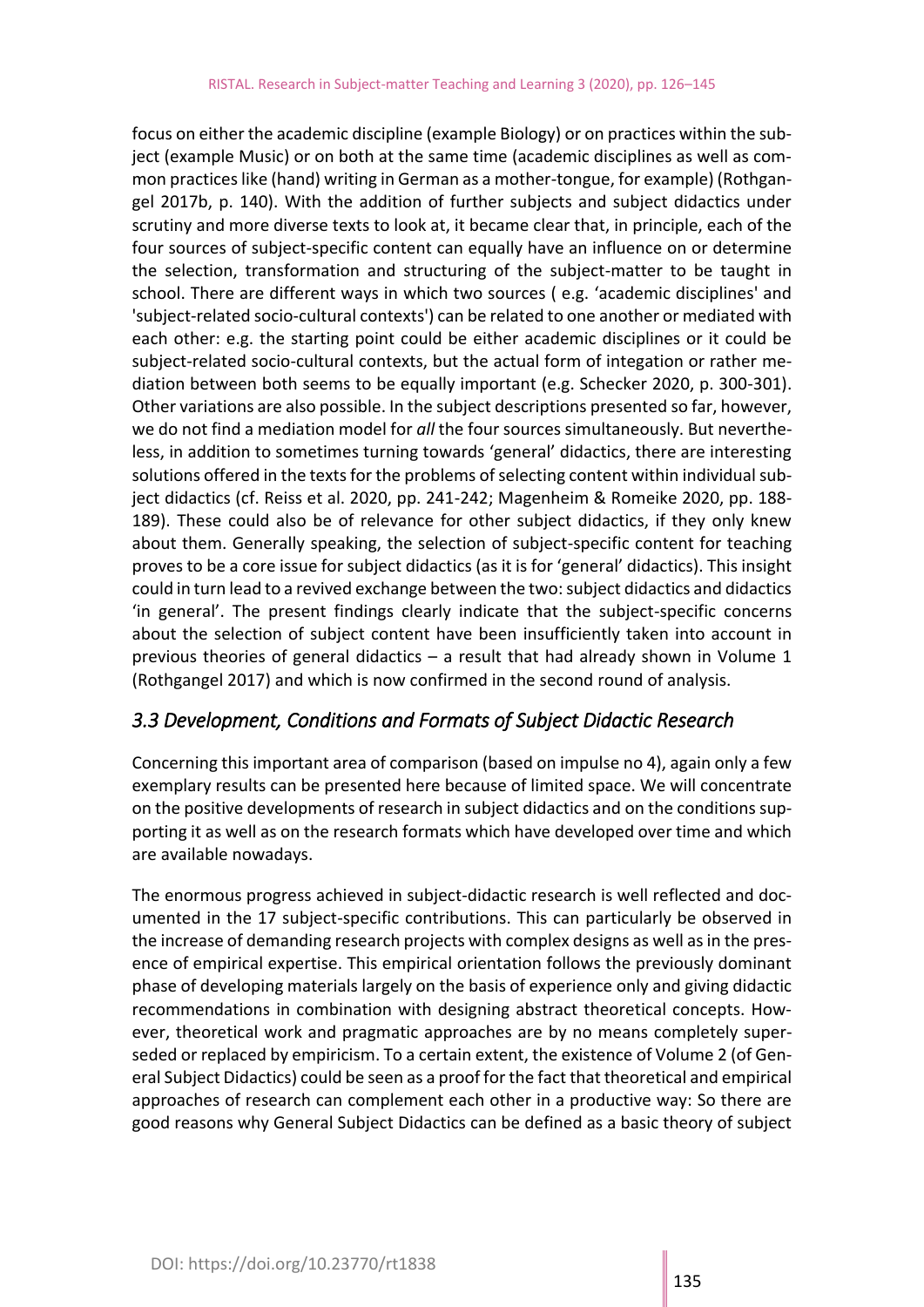didactics, as stated earlier (Frederking 2017; Rothgangel 2017). Reflections and 'observations' can be carried out either theoretically or data-based, with an empirical approach, as both the descriptive and the analytical parts of Volume 1 and Volume 2 show.

In addition to these methodological considerations the significance of factors influencing research also emerges once more, as was the case before (with the previous impulses in 2017): especially the impact of third-party funding, of public research agendas and of activity priorities within (subject-)didactic associations could be identified as important factors, in addition to the demands and effects of internationalisation (Rothgangel 2020b, pp. 531-533).

As to the different formats of subject-based didactic research, the following table could be of considerable relevance for the systematisation of subject didactic research in the future (see Figure 3. below): As early as 2016 the "Association for Fachdidaktik" (*Gesellschaft für Fachdidaktik*, GFD) already provided an important impulse for the cross-disciplinary discussion about such "formats of research in subject didactics" (cf. GFD 2016). However, the individual descriptions of the different subject didactics do not show any consensus under this heading. Such a consensus has yet to be found on this important topic, which is both fundamental for the self-definition of subject didactics and complex in nature. Roughly speaking, there are two basic trends: On the one hand, formats can be more or less equated with certain methodological approaches applied in didactic research, but the term 'formats' can also be understood, on the other hand, as more than 'just' methodological approaches, namely as research areas (cf. GFD 2016; Krüger et al. 2014).

On the basis of both trends, as analyzed in Volume 2, an integrated proposal for organizing and representing the formats of subject didactic research was developed, which will be discussed below: Even if it is true that methodological approaches cannot be clearly separated from each other and that they usually do not occur in distilled form, they have a certain 'framing' or 'formatting' effect on the research done in subject didactics, so that empirical studies, for example, can be distinguished in principle from historical or theoretical studies etc. This does not contradict with the fact that combinations of different research methods can be applied and are usually applied, depending on the research question(s) stated. However, a clear tendency or preference and thus a certain strength in one or the other methodological orientation normally becomes obvious and is often dominant: This is precisely what is meant by a 'frame' or by 'formatting' in the original sense. Therefore, those publications which equate the types or 'formats' of subject-didactic research with methodological research approaches or preferences are justified within certain limitations. Nevertheless, one cannot deny that the respective research areas within a subject can also have a 'framing' or 'formatting' effect, as indicated above. Data collection and processing methods or interpretation procedures may vary greatly depending on the respective research area in question (such as teachers as a study object versus primary school pupils or attitudes towards self-efficacy versus achievement testing, for example). In short, it seems necessary to give an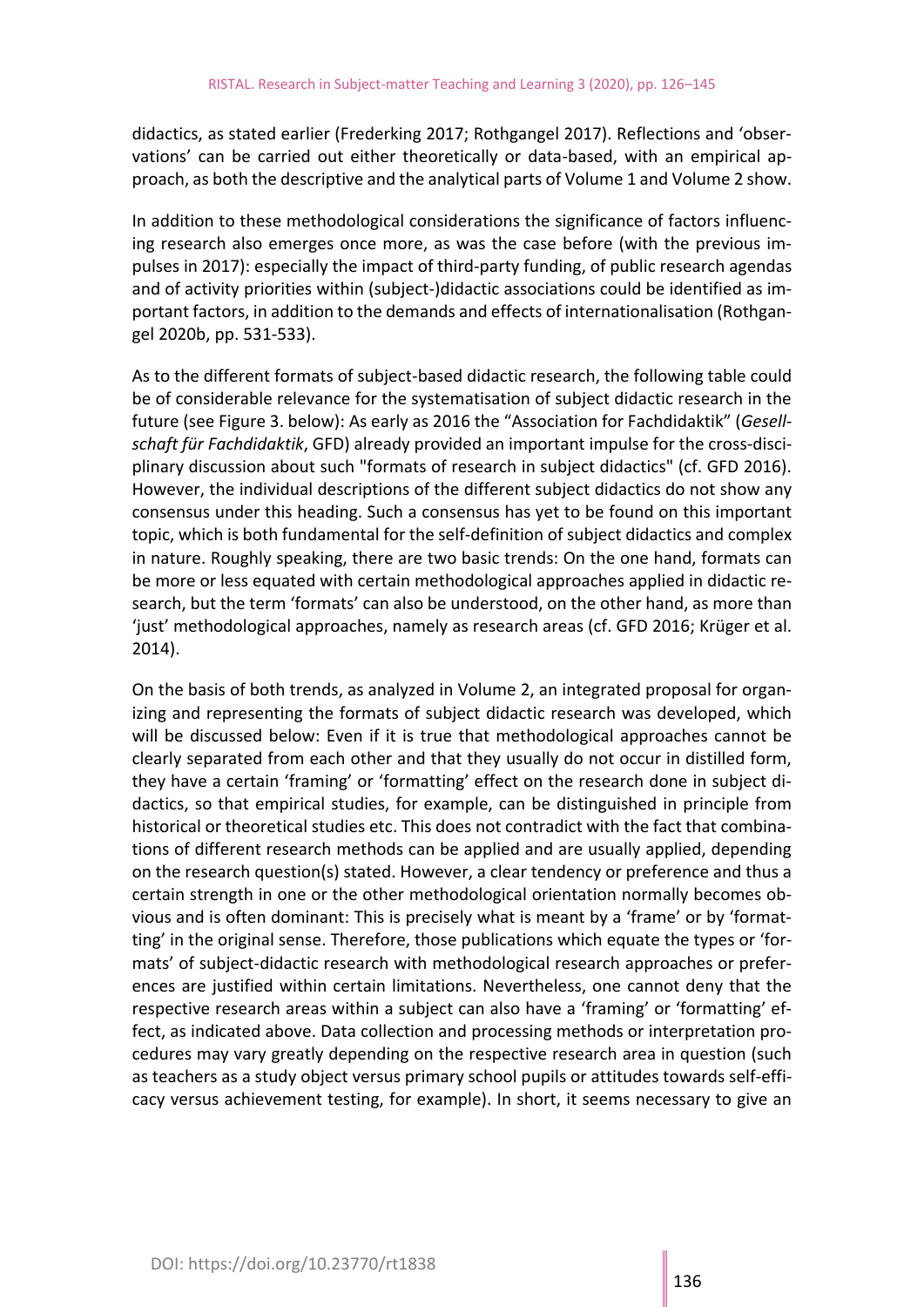equally fundamental function to content areas as objects of study as to research methods chosen.<sup>8</sup>

#### *3.4 Interdisciplinary Dialogue Partners of Subject-Matter Didactics*

The responses to the last impulse no 6 "Networking research in subject-matter didactics" (see above) brought results which had already shown up similarly after the fourth impulse regarding the reference disciplines of subject didactics. In both cases, the analysis of the subject-specific self-reports reveals four constitutive interdisciplinary dialogue partners or reference disciplines across all subject didactics (see Rothgangel 2020b, p. 567):

- academic disciplines,
- - other subject didactics,
- **■** educational science,
- **•** empirical educational research.

One result of this analysis might be particularly striking: Why do many reports distinguish between educational science on the one hand and empirical educational research on the other?

Indeed, the empirical dimension can be understood as part of all educational sciences, as much as the different theoretical apporaches or dimensions; so why emphasize the label "empirical" for one particular sub-section of that field? At least in Germany, there is a tendency mainly of representatives from educational psychology, particularly those with a quantitative expertise, to claim a strict and cohesive handling of empirical orientation in research for themselves. They are also the ones who often take over certain posts (professorial chairs) within education faculties. This is sometimes perceived by colleagues from the educational science as a confrontation or even as a "hostile takeover", with educational psychology, for example, being seen as a competitor. Besides those tensions in appointment committees and carreer policies, this difference can also be observed on the organisational and representational level: In addition to the long established "German Association for Educational Science" (*Deutsche Gesellschaft für Erziehungswissenschaft*, DGFE), a new association entitled "Association for Empirical Educational Research" (*Gesellschaft für Empirische Bildungsforschung*, GEBF) was recently founded, reflecting once more this division. Such self-definitory reasons or institutional backgrounds could have played a role in the reports on reference disciplines in subjectrelated didactic research, which in the comparative analysis resulted in the present distinction between educational science on the one hand and empirical educational research on the other hand.

<sup>8</sup> In the meantime, these ideas have been further developed. A significant result is that, in addition to research methods and content areas, also the reference theories chosen have a formatting effect on the types of research in subject didactics (Rothgangel & Riegel 2020).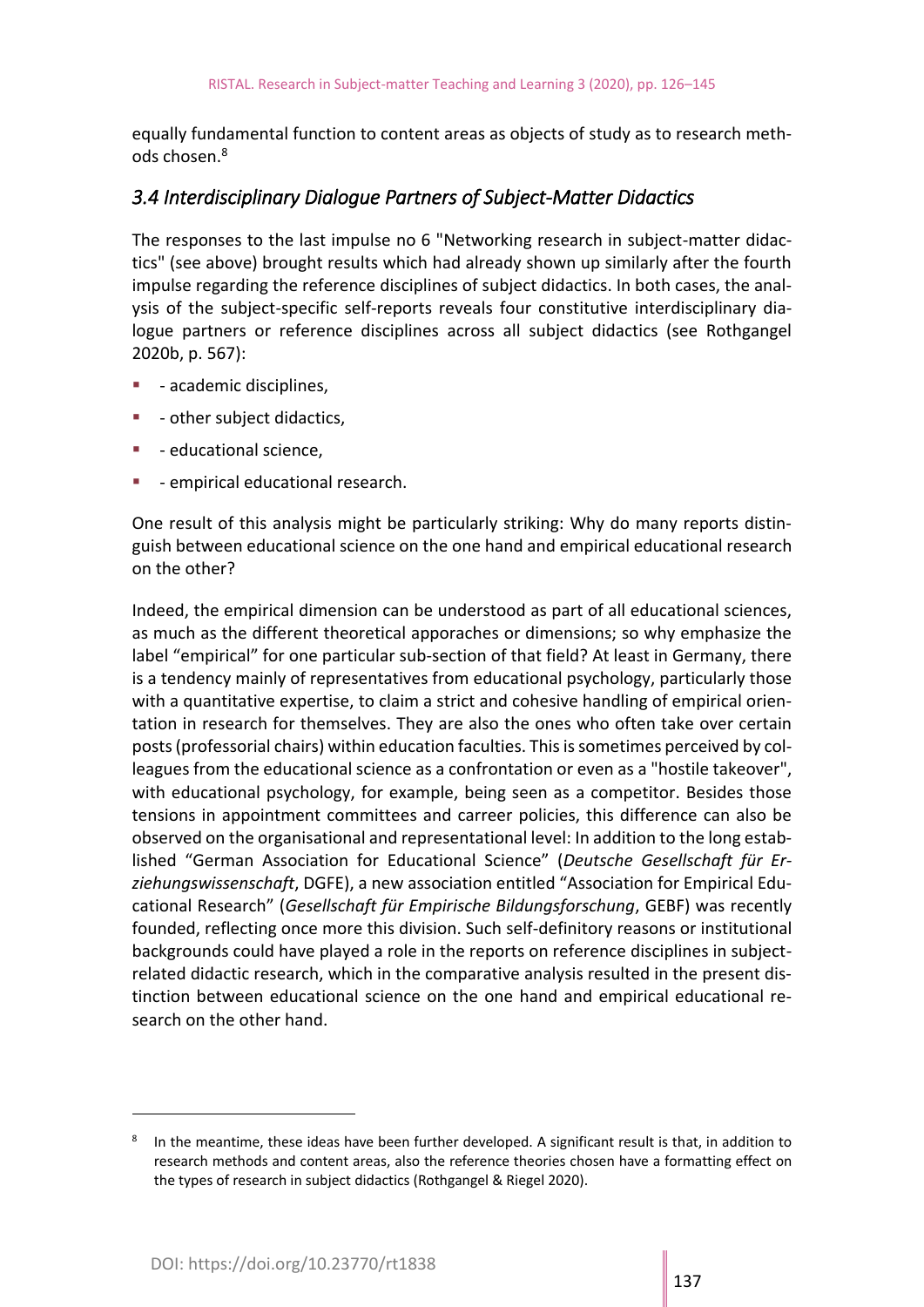Overall, it is remarkable how many reference disciplines are mentioned as dialogue partners for the different subject didactic activities, although some list more than others. It should be noted, however, that *not* mentioning a certain reference discipline in the subject-specific reports of Volume 2 does not mean or imply irrelevance of that particular discipline.

Another category of interdisciplinary dialogue partners is also relevant for subject-matter didactics, the so-called "contingent" reference disciplines. These are mentioned only sometimes as additional dialogue partners, for example ethics (cf. Biology Didactics), media studies (cf. Computer Science Didactics) or neurosciences (cf. English Didactics) (in detail ibid., pp. 575-576). Depending on the topic and the research question(s) of the projects, their role can vary in terms of relevance and impact, but they do not necessarily play a central role for a specific subject-matter didactics over a longer period of time. Therefore, cooperation can vary considerably in intensity and time span.

So far, existing theories of subject didactics as well as didactics in general have not sufficiently taken this distinction between constitutive and contingent interdisciplinary dialogue partners into account. One reason for this could be the fact that they operate on a rather abstract level and with fixed reference disciplines of subject didactics in mind, but that they they do not really look concretely enough at the existing research practices in modelling their metatheory. The research reality is often more complex, diverse and dynamic than imagined by abstract and deduced modelling on theoretical grounds only.

The distinction between constitutive and contingent reference disciplines of subject didactics can be visualized again through an illustrative graph (see Figure 3):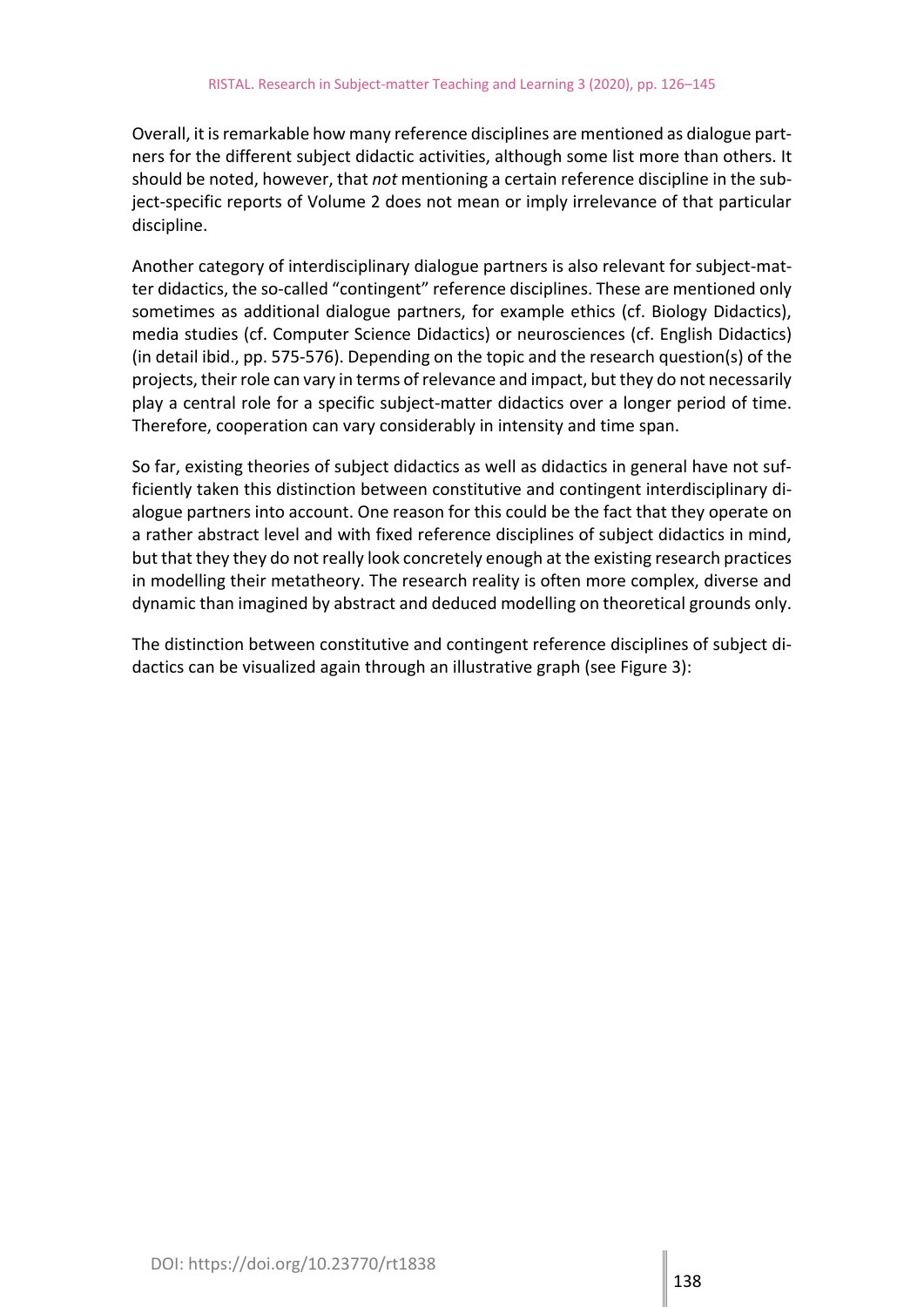

**Fig. 3: Reference disciplines and dialogue partners of individual subject didactics** (inner and outer circle; cf. Rothgangel 2020b, p. 583).

A closer look at the individual subject didactics shows that they engage in different ways and to varying degrees with their interdisciplinary dialogue partners. This can be illustrated by pointing to the difference of value placed on contemporary scientific developments and the evolving knowledge system between the Didactics of Physics and that of Computer Science respectively. While in Computer Science Didactics the confrontation with the current state of computer science as a dynamic academic discipline is essential (Magenheim & Romeike 2020, p. 187), in Physics Didactics hardly any new or recent piece of knowledge gained after the middle of the 20th century was introduced and dealt with in school. This is true even for the level of upper secondary education (Schecker 2020, p. 300).

This difference of intensity in cooperating with academic knowledge disciplinesalso applies to the dialogue of subject didactics with the three other constitutive dialogue partners, namely with other subject didactics, with educational science and with empirical educational research. The reasons for this may be manifold, but the consequences are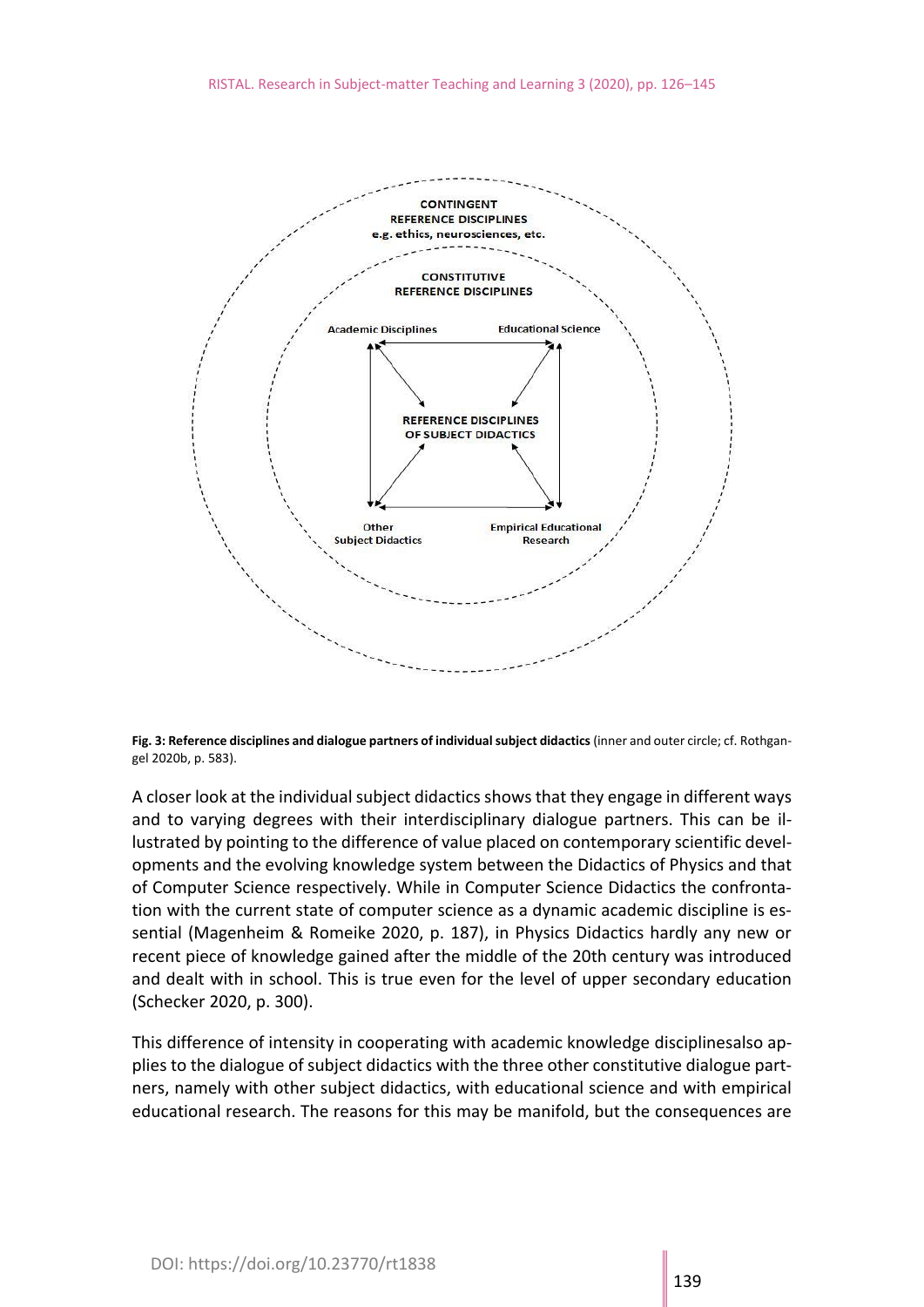also far-reaching in each case: they have a decisive influence on how the different subject didactics reflect on their own subject-matter teaching and learning, on the processes involved and on the research necessary to study them and make progress.

It is remarkable that general didactics is not explicitly listed as a dialogue partner in any of the 17 contributions. In no way can one conclude from this observation, however, that the interdisciplinary dialogue with didactics does not take place at all, that it is not desired or does not make sense. On the contrary, the contributions often refer to educational science (paraphrased in German as "Erziehungswissenschaft" or "Bildungswissenschaften"), and this includes an implicit reference to general didactics as part of it, which becomes obvious particularly when referring to teacher education in this context (Vollmer & Vogt 2020, p. 122). It remains nonetheless surprising that at this point in time general didactics is not explicitly mentioned nor considered as a major dialogue partner. But actually this is already happening in pockets of academic exchange and discourse, a process which may well continue into the future (cf. Bayrhuber et al. 2018; Frederking & Rothgangel 2018; Vollmer 2019).

## 4 Perspectives of General Subject-Matter Didactics

The comparison between different subject didactics within one particular country and educational setting (as presented here for Germany) has already proven quite fruitful. Each subject didactics could now apply some of the findings individually and reflect systematically, for example, on the importance of their relevant dialogue partners, considering a possible clarification of interdisciplinary cooperation. It may also be worth for them to look at the use of different sources for content decisions or at the use of alternative formats in researching subject-specific issues within or outside the classroom. These are good examples of acknowledging the usefulness of comparative results, as derived from the survey, and making use of insights offered by General Subject Didactics. In this perspective, additional surveys among the existing subject didactics are planned for, relating to other central issues or common concerns which have not yet been dealt with so far (e.g. teaching concepts, classroom interaction, evaluating teaching/learning achievements, digitalization, inclusion, professionalization of future teach $ers<sup>9</sup>$  etc.). Through regular exchanges between the different subject didactics (during thematic conferences, annual membership meetings etc.) as well as by joint publications each subject didactics will be stimulated and supported even more in their own selfreflection and scientific development, as is already the case today (to some extent at least, cf. Vollmer 2017a). The relationship between General Subject Didactics and the individual branches of subject didactics could become one of mutual acknowledgement, inspiration and learning because all of them have a similar goal and a function to fulfil which cannot be replaced by any other.

<sup>9</sup> The *Journal of Curriculum Studies* is dedicating a special issue to a comparative view on the professionalization of teachers (in the US, the UK, Germany, South Africa and Austria) under the title "Towards Powerful Educational Knowledge: Perspectives from Educational Foundations, Curriculum Theory and *Didaktik"* (Hordern, Muller & Deng to appear; see also Vollmer to appear).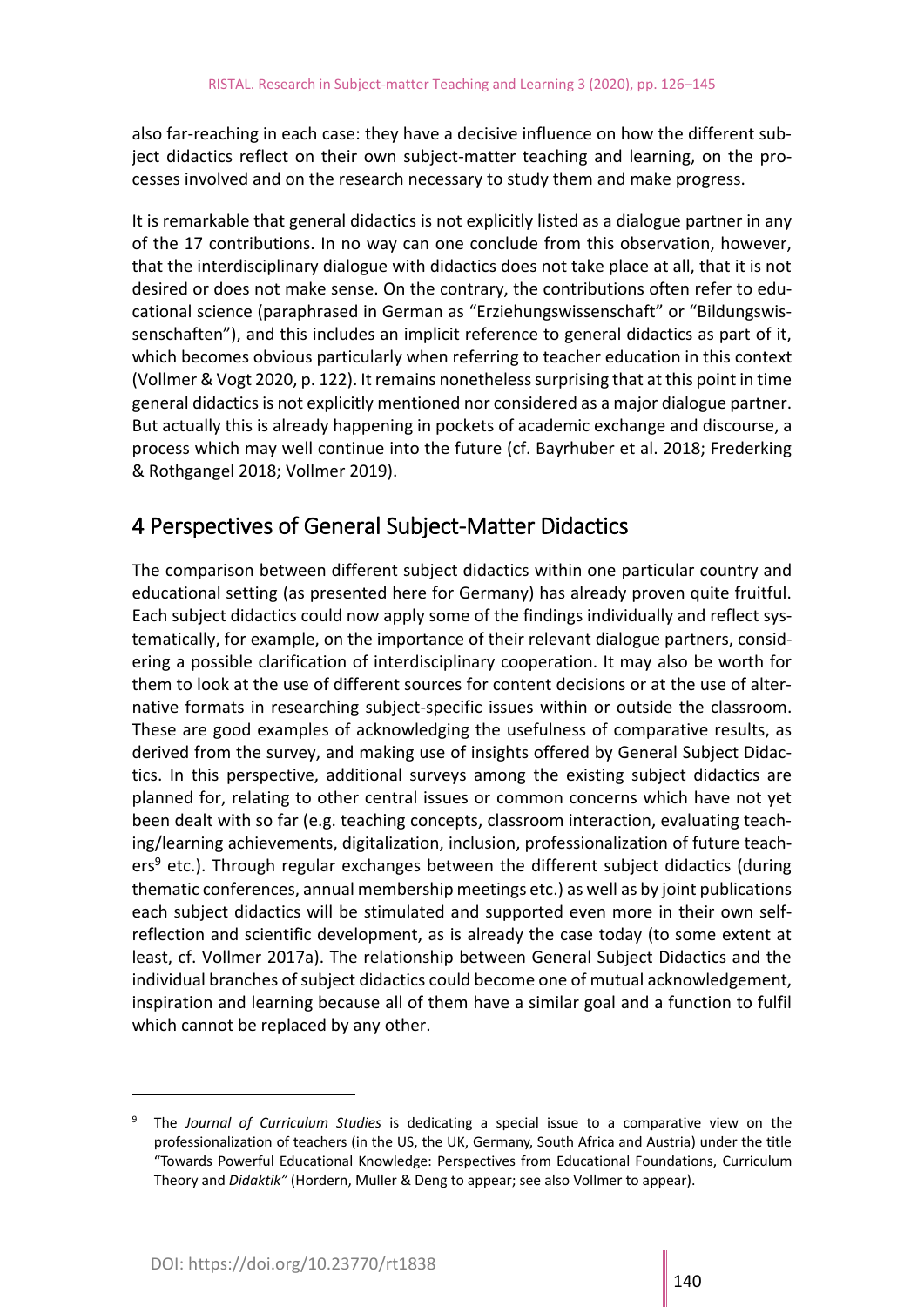From another more international perspective, comparative subject-based research could relate the conceptual frameworks and teaching traditions in different parts of Europe to one another and analyse the related discourse about didactics and subject didactics in more systematic ways (see developments in that direction, cf. Hudson & Schneuwly 2007, Hudson & Meyer 2011; Ligozat & Almquist 2018a+b; Krogh, Qvartrup & Graf, in print; Ligozat, Almqvist, Klette & Rakhkochkine to appear; also Hordern, Muller & Deng, to appear). The platform for such an exchange and better mutual understanding could be existing conference series (such as the annual European Conference on Educational Research (ECER), international research projects (cf. Almquist et al. undated) or international journals like the "European Educational Research Journal", "Research in Subject-Matter Teaching and Learning" (RISTAL) or "Journal of Curriculum Studies"(JCS). Such a development could bring relevant didactic players into contact: institutions and associations such as the German *Gesellschaft for Fachdidaktik*, its Austrian, Swiss and Scandinavian counterparts, representatives of the French didactic traditions, namely from the 'Joint Action Theory of Didactics' (Sensevey et al. 2019) and in the future maybe even some players from the UK like the University College London with its influential journal "London Review of Education".

In the long run, more exchange and comparative research is necessary between different socio-cultural areas or continents – in continuation of what had already been started in the 90s of last century (cf. Hopmann & Riquarts 1995, Gundem & Hopmann 1998, Westbury, Hopmann & Riquarts 2000). There still seems to be quite a lack of common understanding between the Anglo-Saxon / North American and the continental European world of what didactics and subject didactics means and how powerful these scientific disciplines are by now as guarantees for claiming subject-specificity in education and as tools for subject-based "Bildung" – on a personal as well as on a functional level (cf. Bayrhuber & Frederking 2017, Schneuwly & Vollmer 2018).

For these reasons, the notion of General Subject-Matter Didactics is presented here to an international audience as a new concept, as a 'meta-level' of scientific study, as a theory of subject didactics, processing and comparing their theories and findings, identifying their commonalities as much as their individual differences in theoretical terms. All of these features have been partly demonstrated in this article: we hope to have contributed to the establishment of GSD as an interculturally sustainable scientific concept and to the advancement of our professional discourse about it in an international perspective.

#### References

- Abraham, U., & Rothgangel, M. (2017). Fachdidaktik im Spannungsfeld von "Bildungswissenschaft" und "Fachwissenschaft". In H. Bayrhuber, U. Abraham, V. Frederking, W. Jank, M. Rothgangel & H. J. Vollmer, Auf dem Wege zu einer Allgemeinen Fachdidaktik (pp. 15–21). Allgemeine Fachdidaktik, Band 1. Münster: Waxmann.
- Abraham, U., & Frederking, V. (2020). Deutschdidaktik. Bestandsaufnahme und Forschungsperspektiven. In M. Rothgangel, U. Abraham, H. Bayrhuber, V. Frederking, W. Jank & H. J. Vollmer (Hrsg.), Lernen im Fach und über das Fach hinaus: Bestandsaufnahmen und Forschungsperspektiven aus 17 Fachdidaktiken im Vergleich. (pp. 75–102). Allgemeine Fachdidaktik, Band 2. Münster: Waxmann.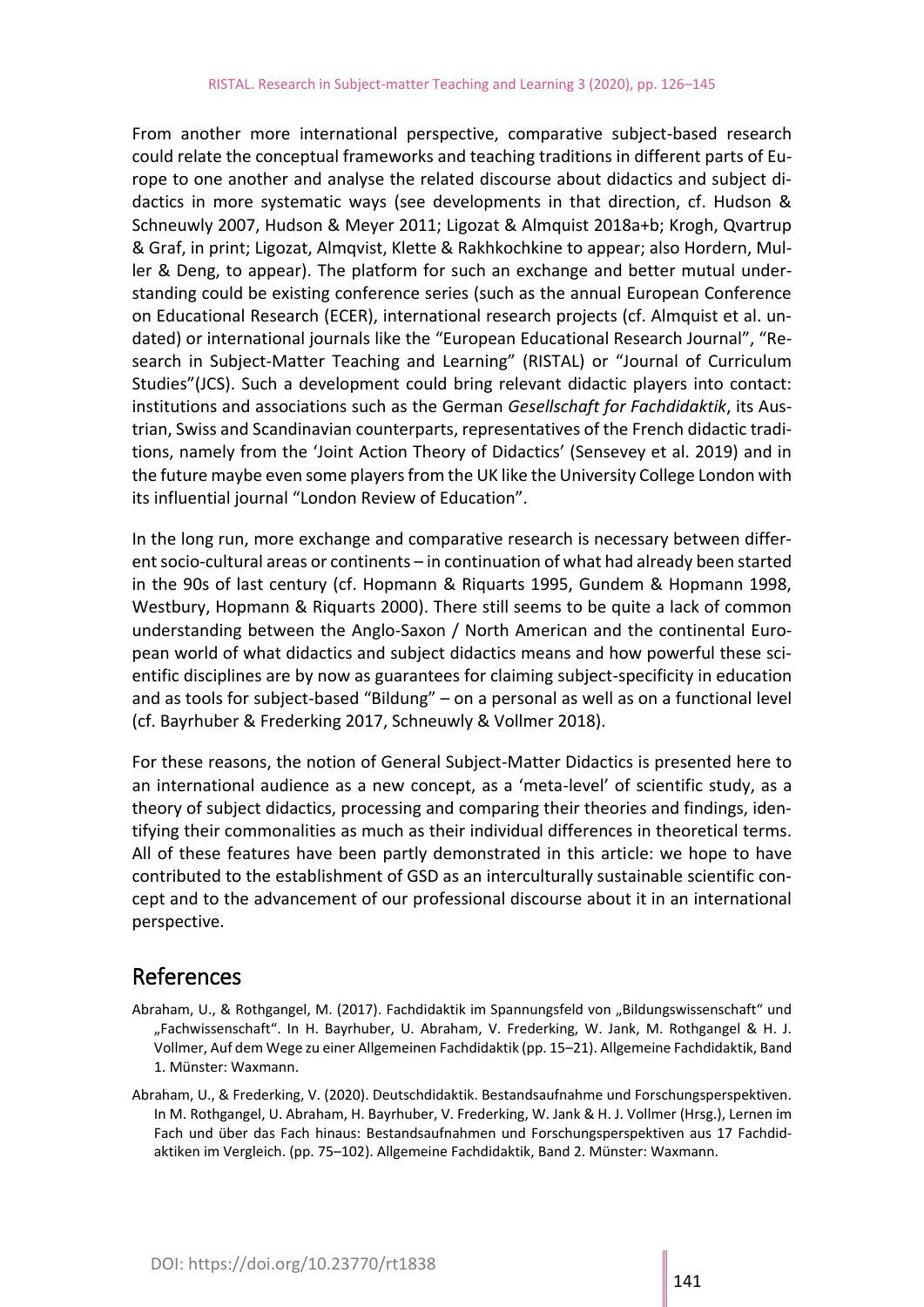- Arndt, H. (2020). Wirtschaftsdidaktik. Bestandsaufnahme und Forschungsperspektiven. In M. Rothgangel et al., (pp. 444–466). Münster: Waxmann.
- Bayrhuber, H. (2017). Allgemeine Fachdidaktik im Spannungsfeld von Fachwissenschaft und Fachdidaktik als Modellierungswissenschaft. In H. Bayrhuber et al., (pp. 161–178). Münster: Waxmann.
- Bayrhuber, H. (2020). Biologiedidaktik. Bestandsaufnahme und Forschungsperspektiven. In M. Rothgangel et al., (pp. 25–51). Münster: Waxmann.
- Bayrhuber, H., Harms, U., Muszynski, B., Ralle, B., Rothgangel, M., Schön, L.-H., Vollmer, H. J., & Weigand, H.-G. (Hrsg.) (2012). Formate Fachdidaktischer Forschung. Empirische Projekte – historische Analysen – theoretische Grundlegungen. Münster: Waxmann. Fachdidaktische Forschungen, Band 2.
- Bayrhuber, H., Abraham, U., Frederking, V., Jank, W., Rothgangel, M., & Vollmer, H. J. (2017). Auf dem Weg zu einer Allgemeinen Fachdidaktik. Allgemeine Fachdidaktik, Band 1. Münster: Waxmann.
- Bayrhuber, H., Frederking, V., Abraham, U., Jank, W., Rothgangel, M. & Vollmer, H. J. (2018). Fachlichkeit im Horizont der Allgemeinen Fachdidaktik. In M. Martens, K. Rabenstein, K. Bräu, M. Fetzer, H. Gresch, I. Hardy & C. Schelle (Hrsg.), Konstruktionen von Fachlichkeit. Ansätze, Erträge und Diskussionen in der empirischen Unterrichtsforschung (pp. 42-54). Bad Heilbrunn: Klinckhardt.
- Brousseau, G. (2002). Theory of didactical situations in mathematics. Heidelberg: Springer (Mathematics Education Library 19). (Original: (1998). Théorie des situations didactiques. Grenoble: La Pensée Sauvage.)
- Chevallard, Y. (2007). Readjusting didactics to a changing epistemology. European Educational Research Journal, 6(2), 131–134.
- Chevallard, Y. (2010). La didactique, dites-vous? Éducation et Didactique, 4(1), 139-148.
- Deng, Z. (2018). Rethinking Pedagogical Content Knowledge: Bringing Didaktik Thinking into the Conversation on Teachers' Content Knowledge. Teaching and Teacher Education, 72, 155-164.
- Dorier, J.-L., Leutenegger F. & Schneuwly, B. (eds.) (2013). Didactique en construction Constructions en didactique(s). Collection Raisons Educatives. Bruxelles: De Boeck.
- Frederking, V. (2017). Allgemeine Fachdidaktik Metatheorie und Metawissenschaft der Fachdidaktiken. Begründungen und Konsequenzen. In H. Bayrhuber et al., (pp. 179–204). Münster: Waxmann.
- Frederking, V. & Bayrhuber, H. (2017). Fachliche Bildung. Auf dem Weg zu einer fachdidaktischen Bildungstheorie. In H. Bayrhuber et al., (S. 205– 247). Münster: Waxmann.
- Frederking, V. & Rothgangel, M. (2019). Zeitgemäße schulische Inhalte aus Sicht der Allgemeinen Fachdidaktik: Ein Klärungsversuch am Beispiel digitaler fachlicher Bildung. In L. Haag, K. Zierer, & D. Behrens (Hrsg.), Allgemeine Fachdidaktik 2018: Thementeil: Unterrichten wir das "Richtige"? - Die Frage nach zeitgemäßen Bildungsinhalten in der Schule (pp. 15-26). Jahrbuch für allgemeine Didaktik. Baltmannsweiler: Schneider Verlag Hohengehren.
- GeoCapabilities (2016). Subject-Specific Project of the European Union on the contribution of Geography as a school subject to the overall education of learners, coordinated by the London Institute of Education (D. Lambert). www.geocapabilities.org (15.10.2020). (See also Lambert 2014).
- Gundem, B. B. (1992). Notes on the development of Nordic didactics. Journal of Curriculum Studies, 24, 61-70.
- Gundem, B. B. (2008) Didaktikk fagdidaktikk, anstrengte eller fruktbare forhold? Acta Didac-tica Norge 2(1), 1–15.
- Gundem, B. B. & Hopmann, pp. (eds.) (1998/2002). Didaktik and/or Curriculum. An International Dialogue. Bern/New York: Peter Lang.
- Heimann, P., Otto, G. & Schulz, W. (1965). Unterricht: Analyse und Planung. Hannover: Schroedel. (10., unveränderte Auflage 1979).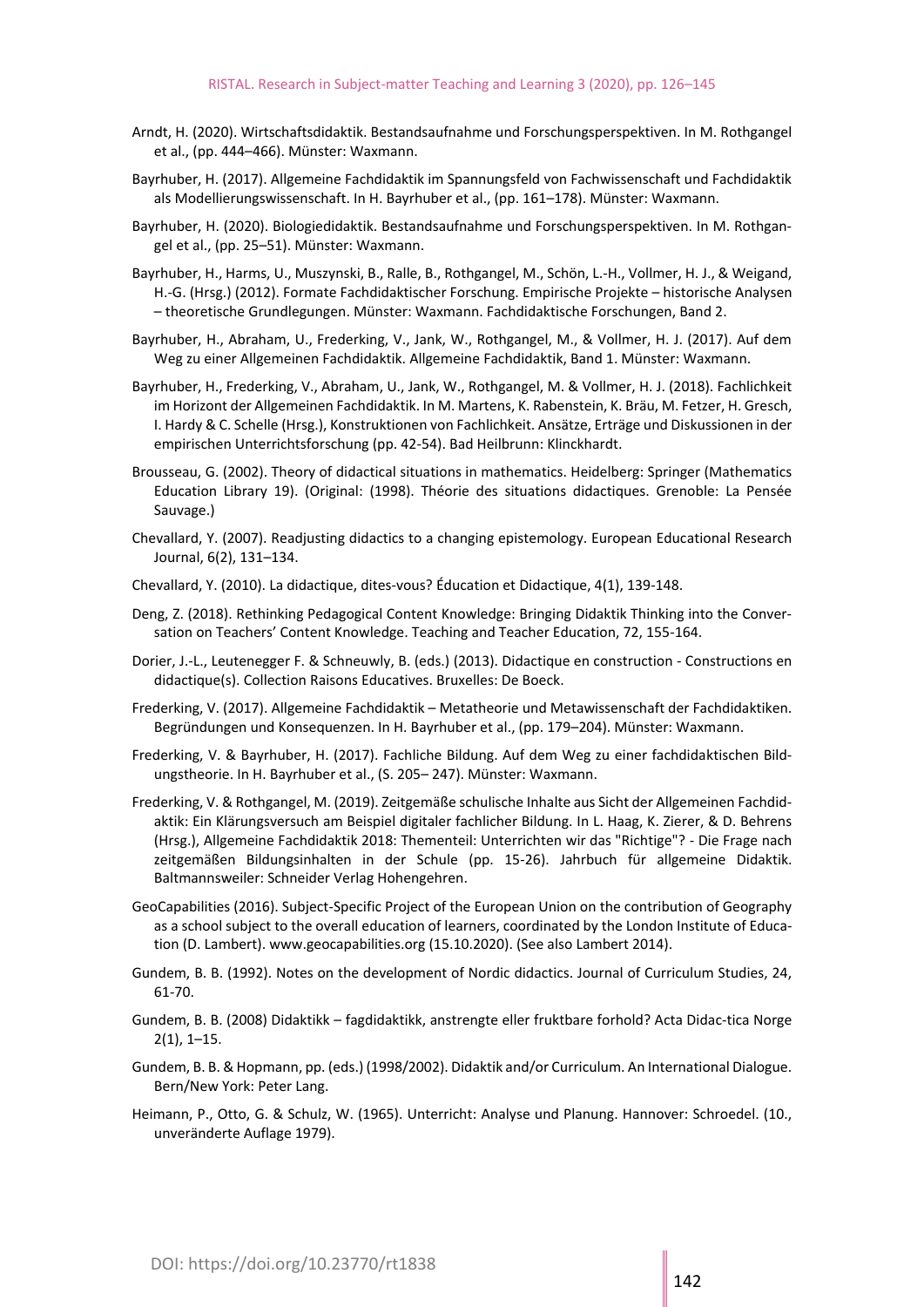- Hemmer M. (2020). Geographiedidaktik. Bestandsaufnahme und Forschungsperspektiven. In M. Rothgangel et al., (pp. 132-154). Münster: Waxmann.
- Hermisson, S. & Rothgangel, M. (2018). Grounded Theory. In M. L. Pirner & M. Rothgangel (Hrsg.), Empirisch forschen in der Religionspädagogik (pp. 111–126). Stuttgart: Kohlhammer.
- Heursen, G. (1994). Das Allgemeine, das Fach und der Unterricht. In M. A. Meyer & W. Plöger (Hrsg.), Allgemeine Didaktik, Fachdidaktik und Fachunterricht (pp. 125–137). Studien zur Schulpädagogik und Didaktik 10. Weinheim: Beltz.
- Hnik, O. (2014). Didaktika literatury: výzvy oboru: od textů umělecké povahy k didaktice estetickovýchovného oboru. Praha: Karolinum.
- Hopmann, S. (2000). Klafki's Model of Didaktik Analysis and Lesson Planning in Teacher Education. In I. Westbury, S. Hopmann & K. Riquarts, (Eds), Teaching as Reflective Practice: The German Didaktik tradition (pp. 197–206). Mahwah: Lawrence Erlbaum.
- Hopmann, S. (2007). Restrained Teaching: the common core of Didaktik. European Educational Research Journal, 6(2), 109-124 (doi: 10.2304/eerj.2007.6.2.109).
- Hopmann, S. & Riquarts, K. (Eds.). (1995). Didaktik and/or Curriculum. Grundprobleme einer international vergleichenden Didaktik. Zeitschrift für Pädagogik, 33. Beiheft. Weinheim: Beltz.
- Hordern, J., Muller, J. & Deng, Z. (eds.) (to appear). Towards Powerful Educational Knowledge? Special Issues of Journal of Curriculum Studies, to appear (2021).
- Hudson, B. & Meyer, M. (eds.) (2011). Beyond Fragmentation: Didactics, Learning and Teaching in Europe. Opladen: Budrich.
- Hüttner, A. (2020). Technikdidaktik. Bestandsaufnahme und Forschungsperspektiven. In M. Rothgangel et al., (pp. 419–443). Münster: Waxmann.
- Jank, W, Knigge J. & Niessen, A. (2020). Musikdidaktik. Bestandsaufnahme und Forschungsperspektiven. In M. Rothgangel et al., (pp. 262–288). Münster: Waxmann.
- Kansanen, P. (1995). The Finnish didactics Finished or a new beginning? In S. Hopmann & K. Riquarts (Eds.), Didaktik and/or Curriculum. Grundprobleme einer international vergleichenden Didaktik (pp. 151-163). Zeitschrift für Pädagogik, 33. Beiheft. Weinheim: Beltz.
- Kansanen, P., & Pepin, B. (2005). Historic and comparative perspectives on didaktik. In S. Ongstad, B. Hudson, B. Pepin, G. Imsen, & P. Kansanen, Didaktik and/in mathematics education. Studying a discipline in international, comparative and communicational perspectives (pp. 28-49). Oslo: Oslo University College.
- Kirchner C. (2020). Kunstdidaktik. Bestandsaufnahme und Forschungsperspektiven. In M. Rothgangel et al., (pp. 208–235). Münster: Waxmann.
- Klafki, W. (1994). Zum Verhältnis von Allgemeiner Didaktik und Fachdidaktik. Fünf Thesen. In M. A. Meyer & W. Plöger (Hrsg.), Allgemeine Didaktik, Fachdidaktik und Fachunterricht (pp. 42–64). Weinheim: Beltz.
- Klette, K. (2007). Trends in research on teaching and learning in schools: Didactics meets classroom studies. European Educational Research Journal, 6(2), 147–160.
- Konieczka-Śliwińska, D. (2016). Higher Education Reform in Poland. An Example of Training for Candidates for the Teaching Profession. Czech-Polish Historical and Pedagogical Journal, 8/1, 43–54.
- Krogh, E. Qvortrup, A. & Graf, S. T. (eds.) (in print). Didaktik and Curriculum in Ongoing Dialogue. London: Routledge.
- Krüger, D., Parchmann, I. & Schecker, H. (2014). Methoden in der naturwissenschaftsdidaktischen Forschung. Berlin, Heidelberg: Springer.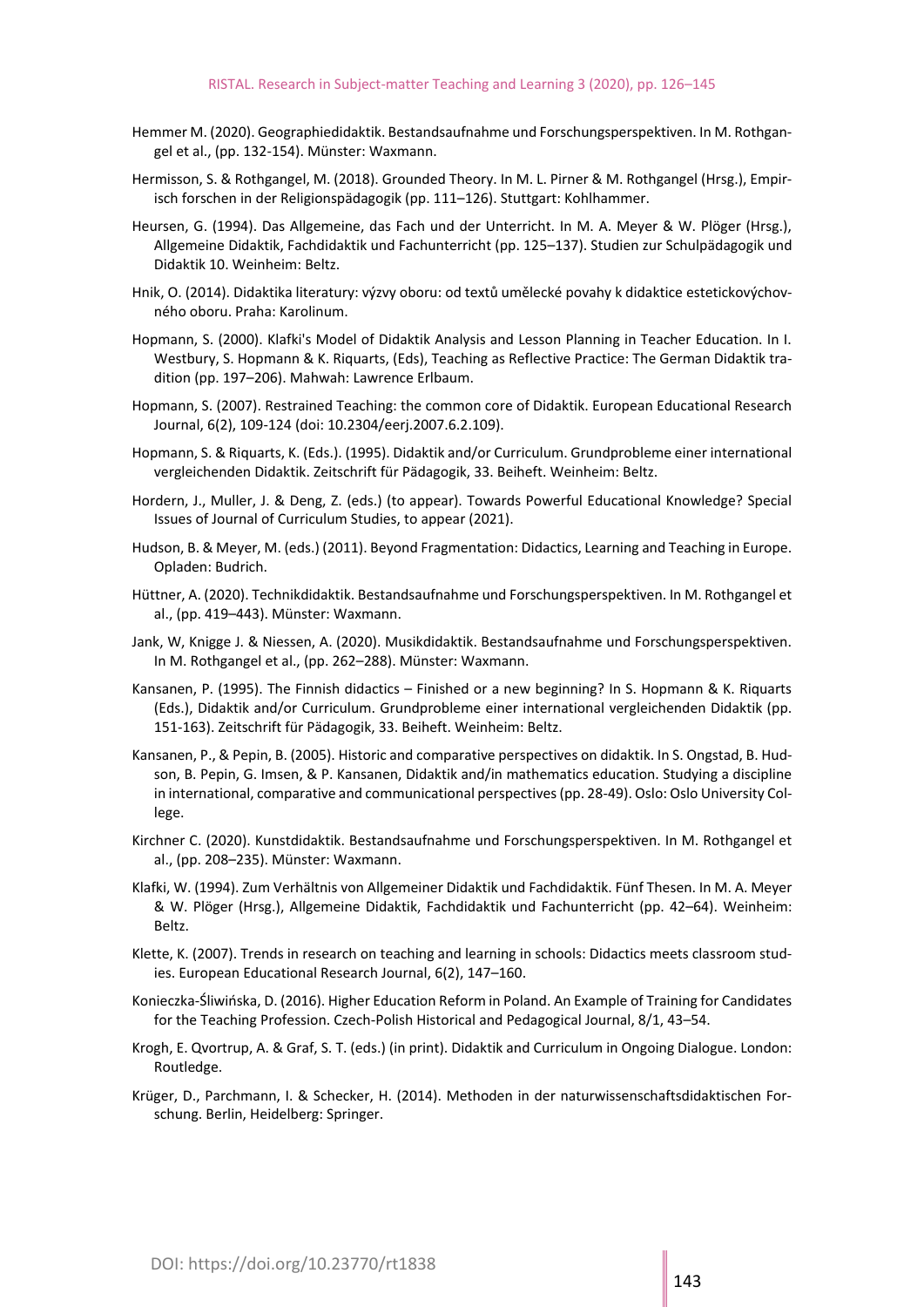- Lambert, D. (2014). Curriculum leadership and the knowledge-led school. In M. Young, D. Lambert, & M. Roberts (Eds.), Knowledge and the future school: Curriculum and social justice (pp. 157-187). London: Bloomsbury Publishing.
- Ligozat, F., Coquidé, M., Marlot, C., Verscheure, I. & Sensevy, G. (2014). Didactiques et/ou didactique. Poursuivre le travail de problématisation. Éducation & Didactique, 8(1), 101-115.
- Ligozat, F. & Almqvist, J. (2018a). Conceptual frameworks in didactics learning and teaching: Trends, evolutions and comparative challenges. European Educational Research Journal, 17(1), 3-16.
- Ligozat, F. & Almqvist, J. (eds.) (2018b). Didactics Learning and Teaching. Special Issue of the European Educational Research Journal, 17(1).
- Ligozat, F., Almqvist, J., Klette, K. & Rakhkochkine, A. (eds.) (to appear). Didactics in a Changing World. European Perspectives on Teaching, Learning and the Curriculum. London: Routledge.
- Luhmann, N. (1992). Die Wissenschaft der Gesellschaft. Frankfurt a.M.: Suhrkamp.
- Magenheim, J., & Romeike, Ralf (2020). Informatikdidaktik. Bestandsaufnahme und Forschungsperspektiven. In M. Rothgangel et al., (pp. 182–207). Münster: Waxmann.
- Meyer, M. (2012). Keyword: Didactics in Europe. Zeitschrift für Erziehungswissenschaft, 15(3), 449-482.
- Meyer, M. (2016): Rückständig oder zukunftsweisend? Reflexionen zum Potential der Allgemeinen Didaktik. In A. Wegner (Hrsg.), Allgemeine Didaktik: Praxis, Positionen, Perspektiven (pp. 49–86). Opladen, Berlin, Toronto: Budrich.
- Meyer, M., Prenzel, M. & Hellekamps, S. (Hrsg.) (2009). Perspektiven der Didaktik. Zeitschrift für Erziehungswissenschaft, Sonderheft 9/2008. Wiesbaden: VS Verlag für Sozialwissenschaften.
- Osterheld, V., Gerlach, E., Grimminger, E., & Friedrich, G. (2020). Sportdidaktik. Bestandsaufnahme und Forschungsperspektiven. In M. Rothgangel et al., (pp. 391–418). Münster: Waxmann.
- Parchmann I., & Ralle, B. (2020). Chemiedidaktik. Bestandsaufnahme und Forschungsperspektiven. In M. Rothgangel et al., pp. 52–74). Münster: Waxmann.
- Popper, K. (2009). Vermutungen und Widerlegungen. Das Wachstum der wissenschaftlichen Erkenntnis (2. Aufl. hrsg. v. H. Kreuth, 1994/1997). Tübingen: Mohr Siebeck.
- Rakhkochkine, A. (2011). The development of didactics in Russia: National traditions and international influences. In B. Hudson & M. Meyer (eds.), Beyond Fragmentation (pp. 339-350). Opladen: Budrich.
- Reiss, K., Reinhold, F., & Strohmeier A. (2020). Mathematikdidaktik. Bestandsaufnahme und Forschungsperspektiven. In M. Rothgangel et al., (pp. 236–261). Münster: Waxmann.
- Riegel U., & Rothgangel, M. (2020). Religionspädagogik. Bestandsaufnahme und Forschungsperspektiven. In M. Rothgangel et al., (pp. 339–362). Münster: Waxmann.
- Rothgangel, M. (2014). Religionspädagogik im Dialog I: Disziplinäre und interdisziplinäre Grenzgänge. Stuttgart: W. Kohlhammer.
- Rothgangel, M. (2017a). Allgemeine Fachdidaktik im Spannungsfeld von Fachdidaktiken und Allgemeiner Didaktik. In H. Bayrhuber et al., (pp. 147–160). Münster: Waxmann.
- Rothgangel, M. (2017b). Vergleich der Fächer. In H. Bayrhuber et al., (pp. 137–146). Münster: Waxmann.
- Rothgangel, M., & Saup, J. (2017). Classroom research in religious education. The potential of grounded theory. HTS Theological Studies /HTS Teologiese Studies. (https://doi.org/10.4102/hts.v73i4.4638).
- Rothgangel, M. & Vollmer, H. J. (2017). Vergleichende Beobachtungen: Ausgangspunkte. In H. Bayrhuber et al., (pp. 22–30). Münster: Waxmann.
- Rothgangel, M, Abraham, U., Bayrhuber, H., Frederking, V., Jank, W., & Vollmer, H.J. (Hrsg.) (2020). Lernen im Fach und über das Fach hinaus: Bestandsaufnahmen und Forschungsperspektiven aus 17 Fachdidaktiken im Vergleich. Allgemeine Fachdidaktik, Band 2. Münster: Waxmann.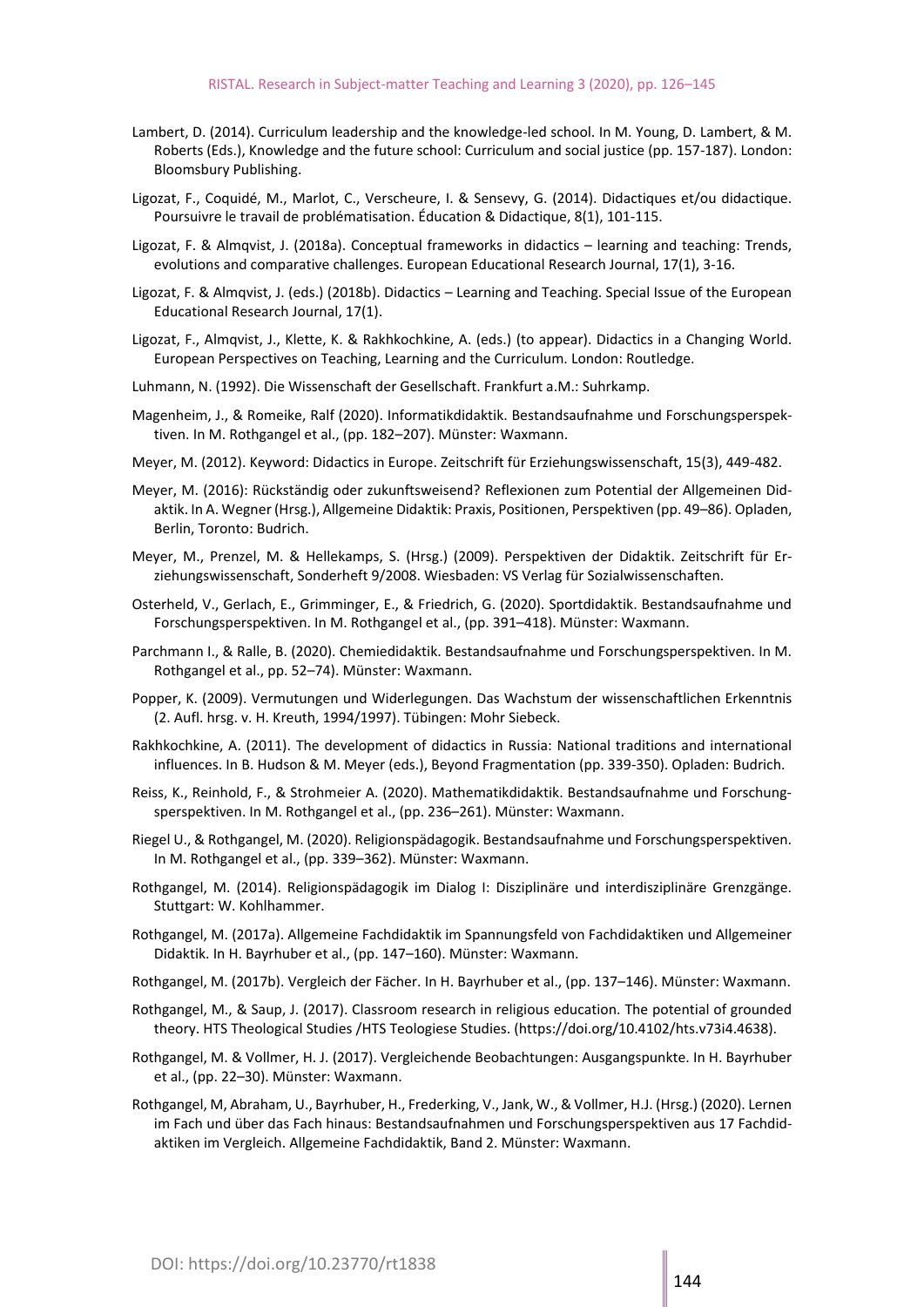- Rothgangel, M (2020a). Allgemeine Fachdidaktik bottom up: Methode, Gegenstand und Ziele. In M. Rothgangel et al., (pp. 13–22). Münster: Waxmann Verlag.
- Rothgangel, M (2020b). 17 Fachdidaktiken im Vergleich. In M. Rothgangel et al., (pp. 469–577). Münster: Waxmann Verlag.
- Rothgangel, M (2020c). Allgemeine Fachdidaktik als Theorie der Fachdidaktiken. In M. Rothgangel et al., (pp. 581–598). Münster: Waxmann Verlag.
- Rothgangel, M. & Riegel U. (2020). Auf dem Weg zu Formaten religionsdidaktischer Forschung. Theo-Web. Zeitschrift für Religionspädagogik, 19(1), 192-212.
- Schecker H. (2020). Physikdidaktik. Bestandsaufnahme und Forschungsperspektiven. In M. Rothgangel et al., (pp. 289–314). Münster: Waxmann Verlag.
- Schneuwly, B. (2011). Subject didactics An academic field related to the teacher profession and teacher education. In B. Hudson & M. Meyer (eds.), Beyond Fragmentation (pp. 275-286). Opladen: Budrich.
- Schneuwly, B. (2014). Didactique: construction d'un champ disciplinaire. Éducation et Didac tique 8(1), 13-22. (also online https://DOI 10.4000/educationdidactique.1860).
- Schneuwly, B. & Vollmer, H. J. (2018). Bildung and Subject Didactics. Exploring a Classical Concept for Building New Insights. European Educational Research Journal, 17(1), 37-50.
- Scholl, D. (2018). Metatheorie der Allgemeinen Didaktik. Ein systemtheoretisch begründeter Vorschlag. Bad Heilbrunn: Klinkhardt.
- Schomaker, C., & Tänzer, S. (2020). Sachunterrichtsdidaktik. Bestandsaufnahme und Forschungsperspektiven. In M. Rothgangel et al., (pp. 363–390). Münster: Waxmann.
- Schreiber, W. & Hasberg, W. (2020). Geschichtsdidaktik. Bestandsaufnahme und Forschungsperspektiven. In M. Rothgangel et al., (pp. 155–181). Münster: Waxmann.
- Sensevy, G. (2011). Le sens du savoir. Éléments pour une théorie de l'action conjointe en didactique. Bruxelles: De Boeck.
- Sensevy, G. (2012). About the Joint Action Theory in Didactics. Zeitschrift für Erziehungswisenschaft 15, 503–516. (DOI 10.1007/s11618-012-0305-9).
- Sensevy, G. & Collective Didactique pour Enseigner (2019). Didactique pour Enseigner. Rennes: Presses Universitaires de Rennes.
- Strauss, A., & Corbin, J. (1996). Grounded Theory: Grundlagen qualitativer Sozialforschung. Weinheim: Beltz.
- Terhart, E. (2009). Allgemeine Didaktik: Traditionen, Neuanfänge, Herausforderungen. In Meyer, Prenzel & Hellekamps, (pp. 13-34). Wiesbaden: VS Verlag für Sozialwissenschaften.
- Uljens, M. (2009). Critical School Didaktik A Theory and its Features. Åbo: Åbo Akademi University.
- Vollmer, H, J. (2007). Zur Situation der Fachdidaktiken an deutschen Hochschulen. Erziehungswissenschaft, 18 (35), 85-103. Also online unter: http://www.fachdidaktik.org [15.10.2020].
- Vollmer, H. J. (2013). Didactique disciplinaire en Allemagne: développement et perspectives. In J.-L. Dorier, F. Leutenegger & B. Schneuwly (eds.), Didactique en construction - Constructions en didactique(s) (pp 39-62). Collection Raisons Educatives. Bruxelles: De Boeck.
- Vollmer, H. J. (2014). Fachdidaktik and the Development of a Generalized Subject Didactics in Germany. Éducation et Didactique, 8(1), 23-34. Also online under https://journals.openedition.org/educationdidactique/1861 [15.10.2020]
- Vollmer, H. J. (2017a). Zur jüngeren Entwicklung der Fachdidaktiken in Deutschland. In H. Bayrhuber et al., (pp. 11–14). Münster: Waxmann.
- Vollmer, H. J. (2017b). Englisch und Englischdidaktik. In H. Bayrhuber et al., (pp. 74–104). Münster: Waxmann.